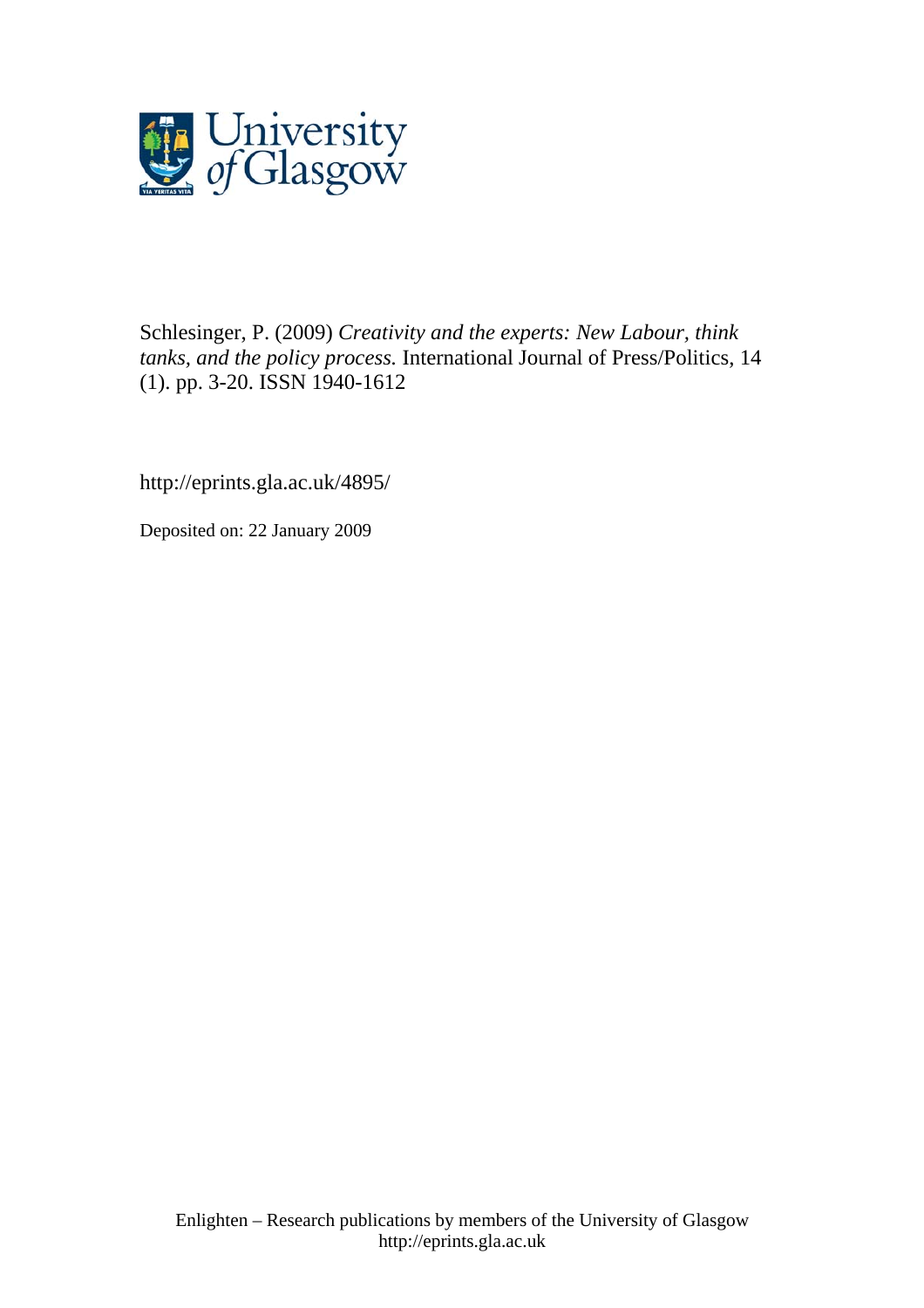# **CREATIVITY AND THE EXPERTS: NEW LABOUR, THINK TANKS AND THE POLICY PROCESS**

## **PHILIP SCHLESINGER**

# **CENTRE FOR CULTURAL POLICY RESEARCH UNIVERSITY OF GLASGOW**

**To be published in the** *International Journal of Press Politics* **2009** 

# **Introduction**

This essay examines the role of expertise in the public debate on creative industries policy in the United Kingdom. Think tanks have been prominent in this. However, in the extensive literature on British think tanks, their relations with the fields of media, culture and communications have been completely neglected. This is a strange omission, given the centrality of these fields to public life – and not least, to the polity and economy.

As well as addressing questions in public policy analysis, this article also contributes to the sociology of the intellectuals. It is the politico-intellectual field in which think tanks are situated - between universities and the political institutions. In that location, the connections between think tanks and news media (as well as the political system) are key because some key think tank players are also 'media intellectuals'. The practice of think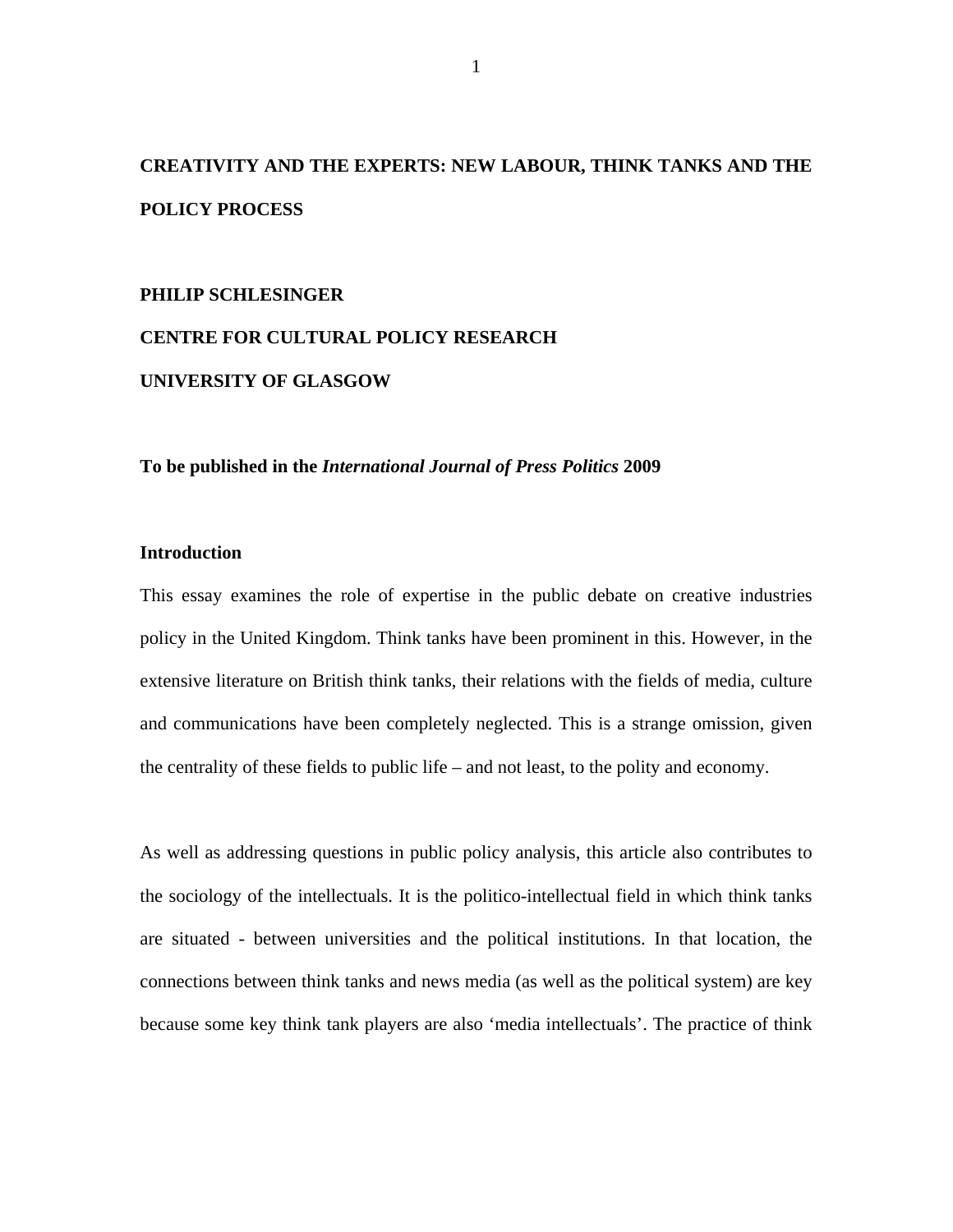tankery is above all about the mediation of ideas, and their brokerage in the public domain, with intended policy effects.

We may argue, therefore, that think tanks – as producers of reproducible mediated discourse – are themselves part of a wider communications industry. Indeed, their personnel often gravitate towards the world of communications and cultural policy, and – not infrequently – they have various kinds of media background. Elsewhere (Schlesinger and Tumber 1994; Schlesinger et al. 2001), I have shown how news reporting is deeply enmeshed in the strategic action of sources as part of a wider argument against taking an exclusively 'media-centric' focus. The present analysis extends the examination of sources' strategic action beyond the more usual focus on government, major institutions, enterprises and social movements to the think tanks themselves – which may (and usually do) have a variety of connections with each of the foregoing.

Three main themes are addressed. First, some key historical moments in the evolution of think tanks in the UK in the wider context of the sociology of intellectuals. Second, that broader sociology is related to the 'policy generation' at the heart of New Labour in power, 1997-2008. Third, a case study of policy making is presented, showing how think tanks – and other forms of expertise – may contribute to the shaping of the policy process. The present focus on the struggle for power and influence of ideas-producers in the marketplace underlines the continued relevance of ideology (and therefore of ideology critique) for contemporary cultural analysis (Downey 2008). And while we limit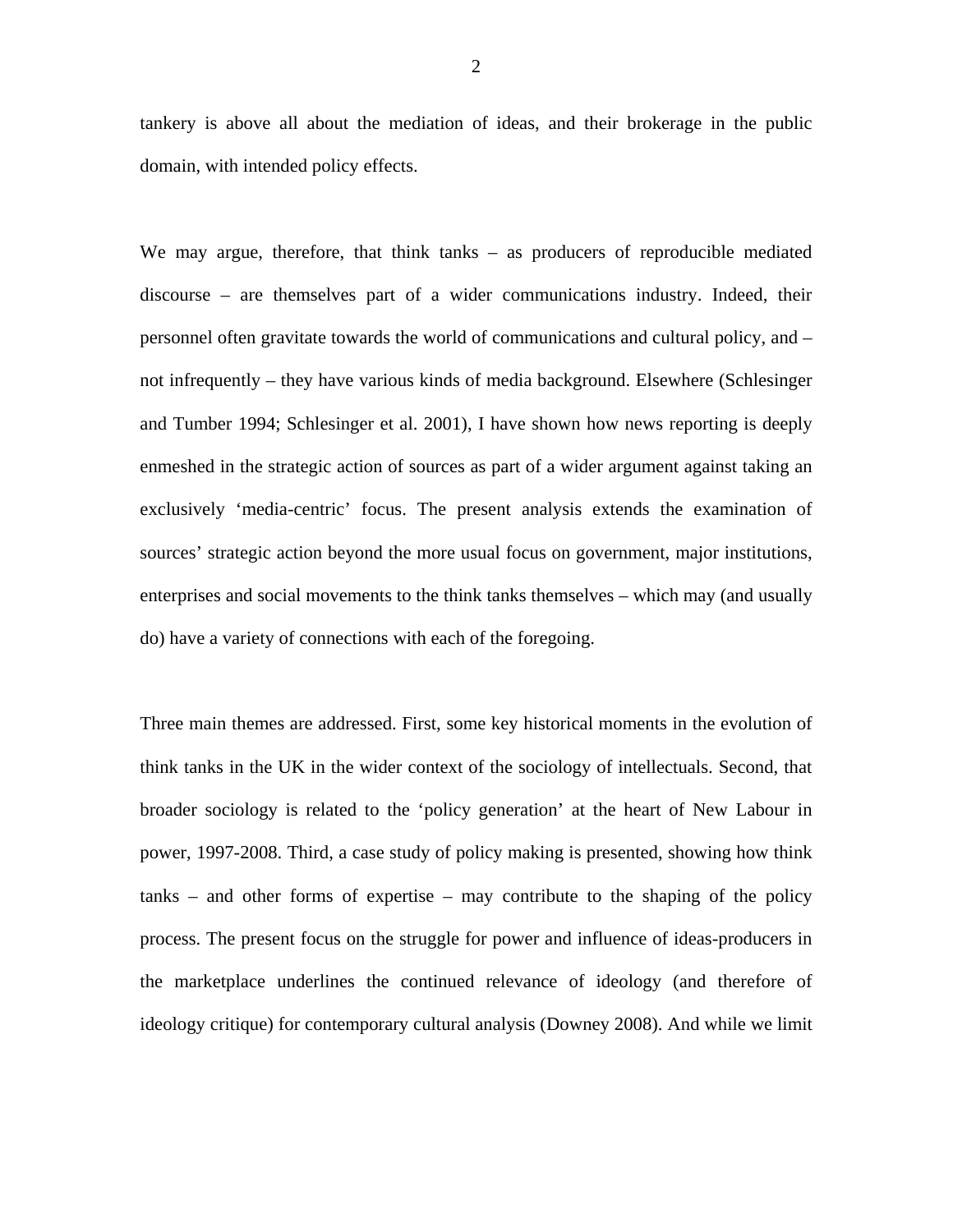ourselves here to the peculiarities of the British, this study suggests a theme for the comparative analysis of policy expertise (cf. Stone and Denham (eds) 2004).

I shall focus on the development of creative industries policy. Since the Labour Party came to power in 1997 ideas brokerage has turned this into a broader discourse on the 'creative economy'. These terms mark the difference between considering selected industrial sectors as constituting special objects of a common policy and regarding 'creativity' as a fundamental shaping force for the entire economy.

# **Think tanks in the UK**

The workings of think tanks – along with policy specialists in government, consultants, and lobbyists in the wider 'policy community' - may be analysed in terms of a sociology of knowledge and intellectuals in the present phase of modernity. Think tanks are not easily defined although an extensive literature attempts to offer viable categorisations. For present purposes, I take think tanks to be organisations that describe themselves as such and which are engaged in the production of policy discourses that make claims to knowledge. Those who work in think tanks, as policy advisers or consultants, are a tiny and select segment of the university-educated intelligentsia. They operate within elite circles where the costs of entry to knowledgeable policy discussion are high. Their exclusivity – or as Pierre Bourdieu (1986) would put it, their 'distinction' is based in the claims to expertise made by the thinktankerati.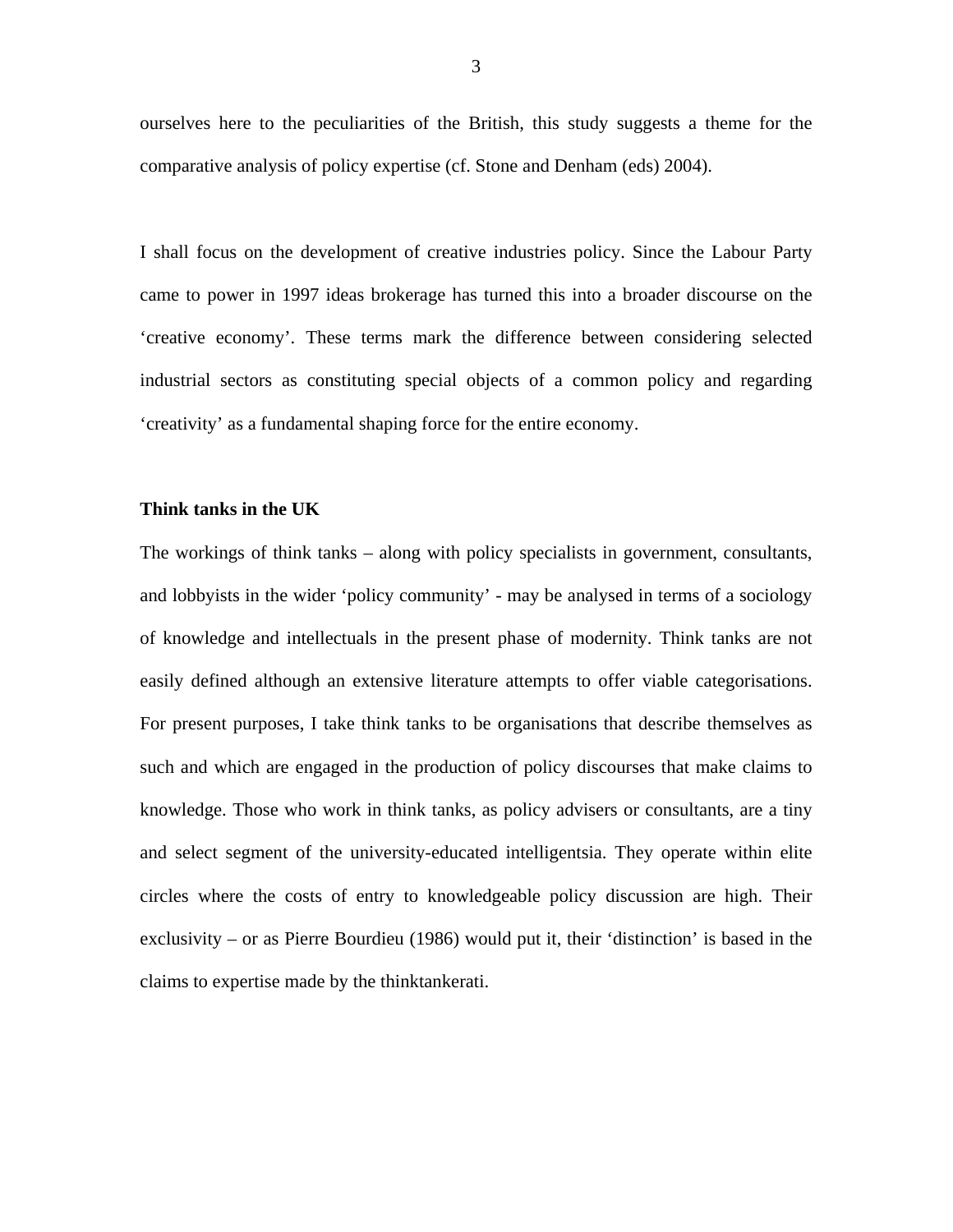In a major study of British think tanks, Diane Stone (1996) suggests that these be seen as 'independent policy research institutes'. Whether they are 'independent' is a matter of empirical judgement. For as Stone notes, the line between 'policy analysis and advocacy does get blurred' (1996:13), not least because think tanks engage in 'building networks within policy communities and tailoring their product to the needs of decision makers and opinion leaders' (1996: 23). Stone argues that think tanks occupy a strategic position in the 'epistemic communities' in which knowledge about policy is debated. Such 'knowledge based networks … articulate the cause-and-effect relationships of complex problems' (1996: 37). Because think tanks operate within a highly structured market place for ideas, marketing and promotion are central to their quest for influence over government. Consequently, their ability to achieve resonance within the media is of central importance; they are a major resource for journalists (1996: 71).

Stone suggests that we conceive of think tanks as having 'influence' rather than a direct impact on policy formulation; she argues plausibly that they have changed how policy is 'debated and decided' and that 'they help to provide the conceptual language, the ruling paradigms, the empirical examples that become the accepted assumptions for those in charge of making policy' (1996: 110).

Indeed, we can go beyond this to note that the terms of the discourse may become so compelling that not to buy into these is tantamount to self-exclusion (Schlesinger 2007). If those in charge of policy sing from their own hymn sheet, those who want policy to work for them are obliged to join the congregation in full voice. This is demonstrably the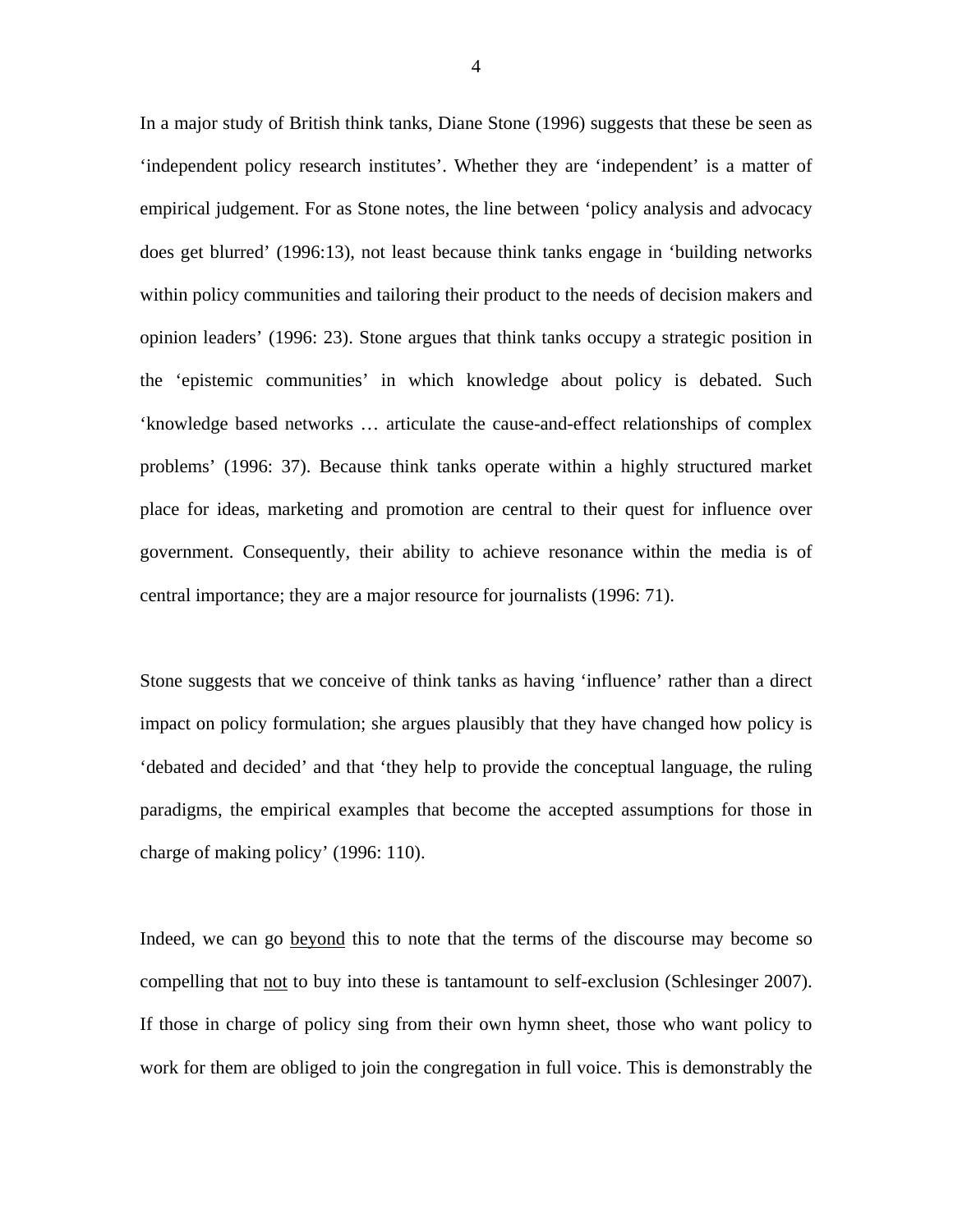case in the debate over 'creativity' that has dominated thinking about the cultural industries for more than a decade in the UK and which has increasingly been exported elsewhere by its exponents.

#### **Expertise and government**

Michael Schudson (2006: 499) has characterised an expert as 'someone in possession of specialized knowledge that is accepted by the wider society as legitimate…What defines an expert as a sociological type is willingness to submit to the authority of a group of peers.' Contrary to those who see expertise as a threat to democracy, Schudson (2006:  $500-501$ ) sees it – ideally – as speaking truth to power, clarifying the grounds of public debate, and offering a diagnostic service.

Schudson's optimism needs to be tempered somewhat. The costs of entry to expertise create barriers between those with know-how and those without it. Experts advising those in power may lose their critical, democratic edge when faced by the seduction of power and influence. Furthermore, an educated public may not be able to muster the requisite arguments in forms capable of counterbalancing insider know-how. In short, being able to take one's critical distance from expertise does still matter, given the continuing – and indeed, growing – importance of expert knowledge for the policy process.

Think tanks, arguably, helped create the climate of ideas that aided the rise to power in the United Kingdom of Conservative Prime Minister Margaret Thatcher in 1979 (Collini 2006: 194). In reaction to Thatcherism's ideologues, the New Labour opposition prepared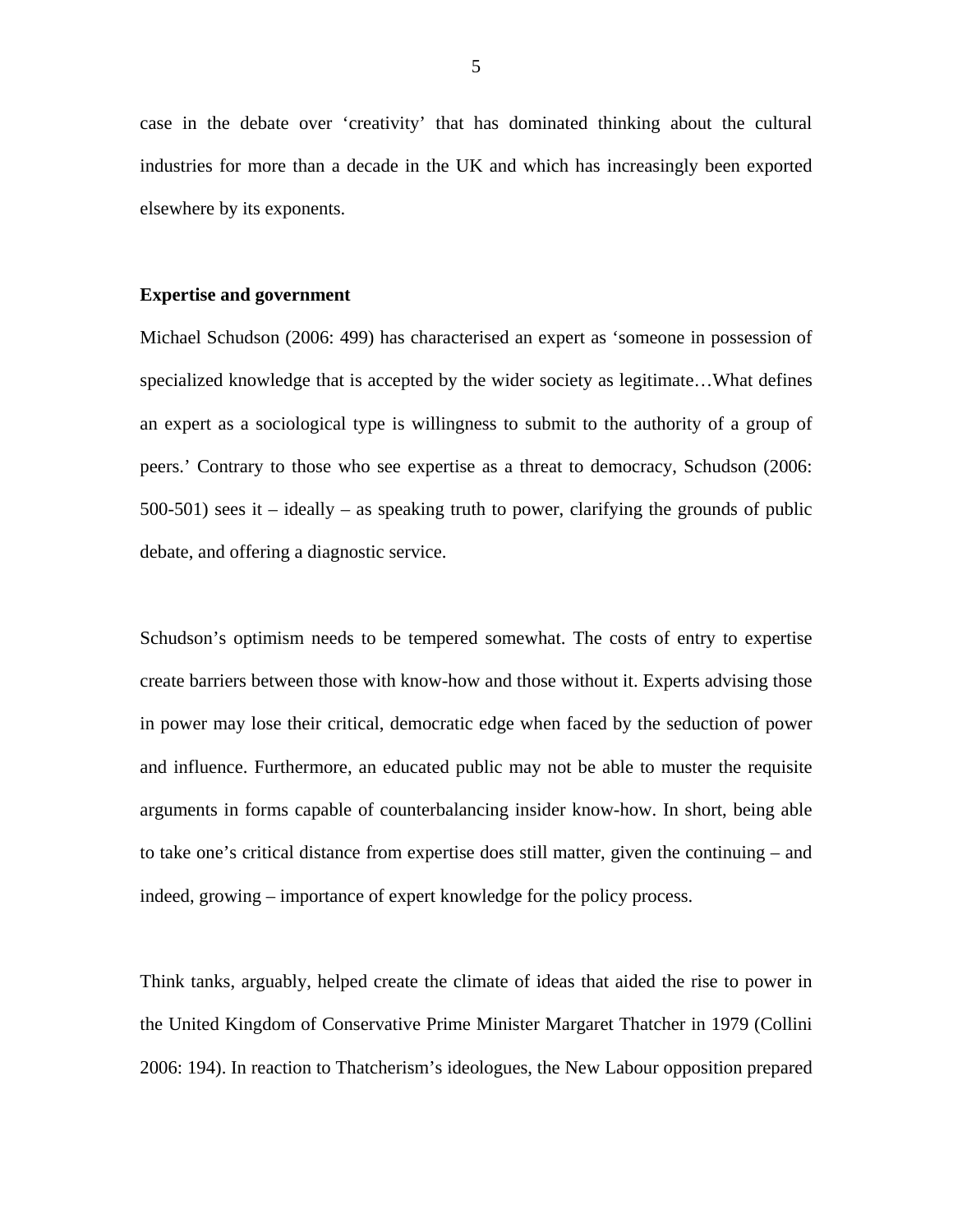for the end of its seventeen-year exile from the levers of government by encouraging the growth of its own think tanks. Think tank formation and re-orientation is a lead indicator of impending political change.

Contemporary policy expertise is deeply connected with modern party politics. As Rod Eyerman (1994: 106ff) has shown, 'the formation of a new intellectual role – the professional expert' in Britain – as elsewhere - occurred during and after the First World War. John Maynard Keynes was an exemplary case of a state expert in the field of economics who exercised global policy influence. He was also the progenitor of the Arts Council of Great Britain (ACGB), the key instrument of cultural policy delivery in the UK after World War II. Keynes's model for the ACGB emerged from his longstanding and intense involvement in the artistic and intellectual milieu of the Bloomsbury Group. It also reflected his knowledge of the British state's bureaucracy and of government's ability to create intermediary bodies such as the BBC and the University Grants Committee, the models for the 'arms length' ACGB (Upton 2004).

It was in the post World War II period that new style Conservative-supporting think tanks emerged: the Institute of Economic Affairs was set up in 1955; the Centre for Policy Studies in 1974; and the Adam Smith Institute in 1977. Although the precise impact of such 'New Right' think tanks is a matter of debate (Denham and Garnett 1998), arguably they inflected both the political discourse and shaped the intellectual terrain. Leftoriented analyses, such as the 'New Times' arguments elaborated during the 1980s in left-wing monthly Marxism Today, were deeply influenced by Antonio Gramsci's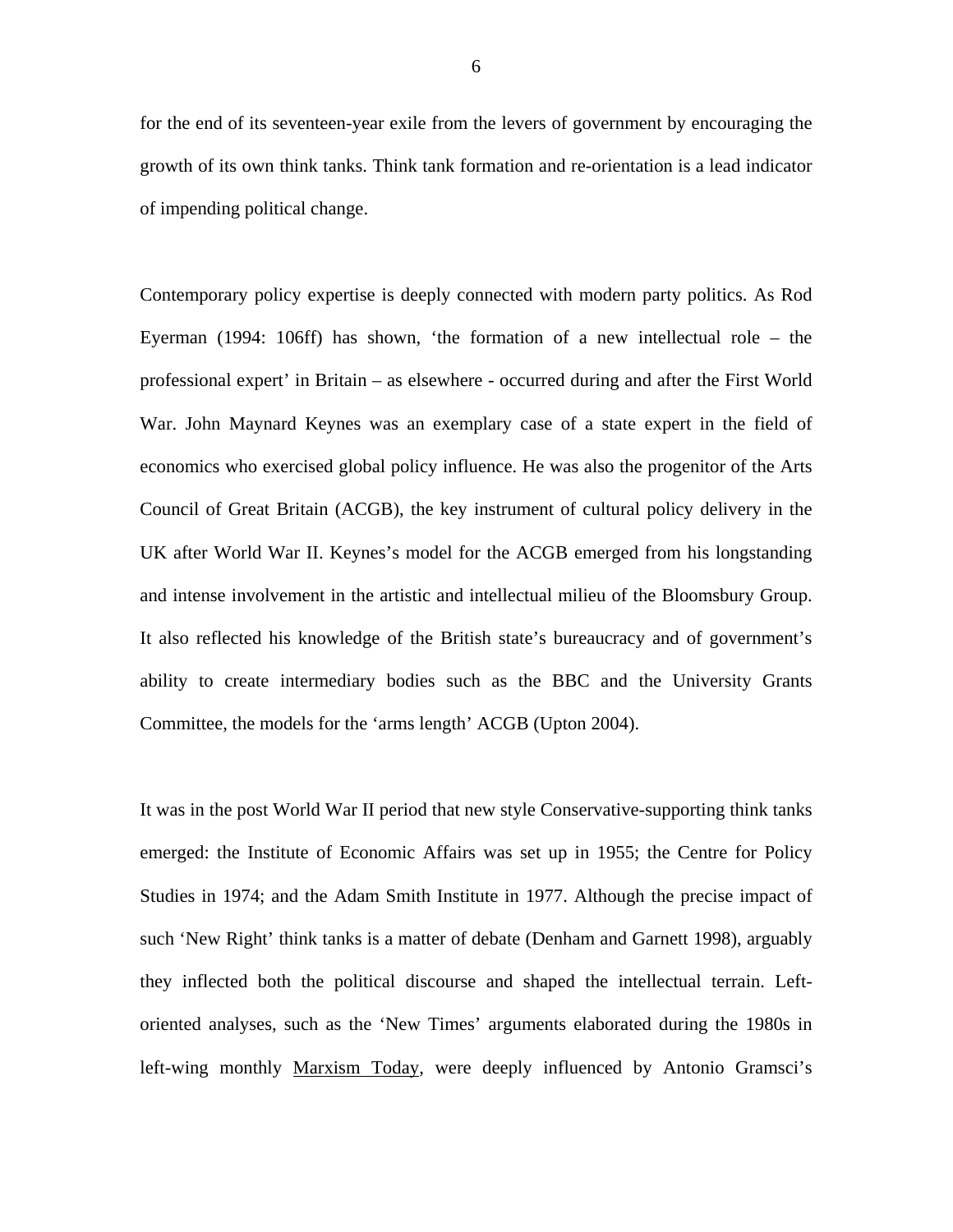conception of the struggle for hegemony. The issue was how to make both discursive and institutional responses to the prevalent neo-liberalism (Desai 1994). The goal of recapturing the 'nation' as a discursive object, the celebration of popular culture and the drive for constitutional reform came out of this moment (Hall and Jacques 1989).

Colin Leys (2006) has argued that given regimes provide key background conditions for understanding how expertise is mobilised and articulated. Thus, in liberal/social democracies, a generalist civil service may call upon various kinds of public inquiry to provide external advice. Leys holds that state interventionism engendered the development of research departments and policy centres and a shared commitment to objectivity 'in the sense that policy proposals should be judged on the basis of rational argument and sound evidence' (2006: 3). The public domain is one in which 'professionals' hold sway. Post 1974, monetarist thinking dominated during the global financial crisis and there was a marked shift to a neo-liberal policy regime. 'Its key feature,' argues Leys, 'is that policy is now fundamentally about national competitiveness and responding to global market forces' (2006: 2). Private sector secondments to government, special advisers and communications experts displaced the career civil service, which has been 'radically reorganised on business lines, following the doctrines of the "new public management"'(2006: 5). According to this argument, more policymaking opportunities have been created for the thinktankerati and other experts. For Leys, the new ideal type is the entrepreneur rather than the rational Weberian bureaucrat (2006: 7).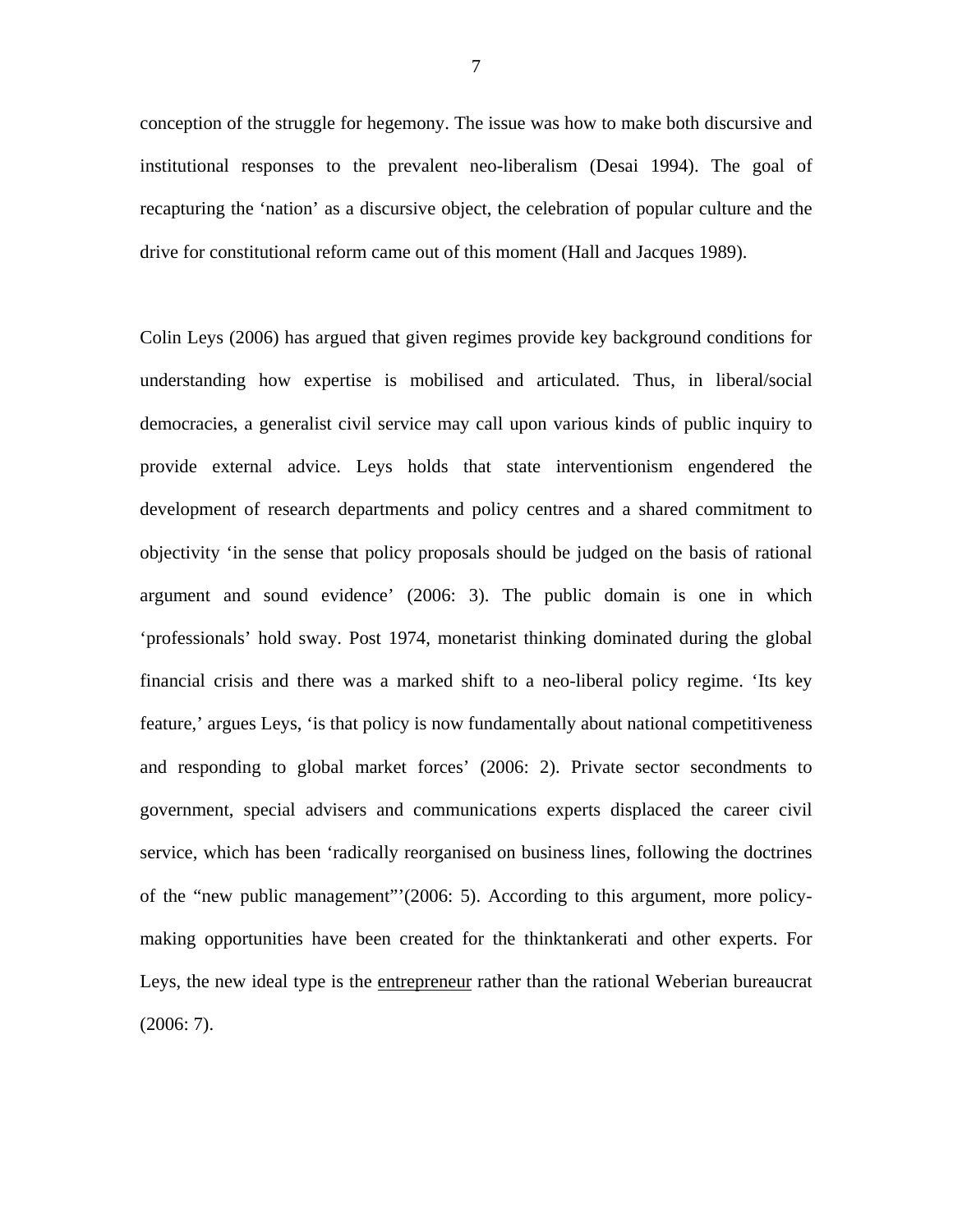According to this argument, the rise of think tanks in the UK is part of a broader, longterm movement in the mobilisation of expertise for purposes of government and in particular, for winning public policy arguments. 'Professional' policy expertise has counted at least since the early twentieth century (Schudson 2006). The composition of such expertise and the use made of it takes different forms according to the regime conditions in place.

Alongside the evolution of institutionalised expertise in the broader policy community have come changes within government itself. The first think tank expressly installed at the heart of British government came at the behest of Conservative Prime Minister, Edward Heath. Set up in 1970, the Central Policy Review Staff ('the Tank' to insiders) was situated in the Cabinet Office and deployed a wide-ranging strategic agenda, working as an 'outside consultant' and 'external catalyst' (Hennessey 1990: 221-222; 246). It survived until 1983. As an alternative to this Conservative-inspired body, also situated in the Cabinet Office, the Policy Unit was established in 1974 in Number 10 Downing Street to support Labour Prime Minister Harold Wilson. Two of the economic experts in the Policy Unit, Andrew Graham (b1942, adviser from 1974-79 and later a member of the Channel 4 TV board) and Gavyn Davies (b1950, adviser from 1974-76 and 1976-79, and later chairman of the BBC from 2001-04) had an impact on broadcasting policy and practice, Davies particularly so (cf. Graham and Davies 1997). The Policy Unit is an instrument for the prime minister's power operating, in one Cabinet Office insider's words, 'like the court of a king'.<sup>i</sup>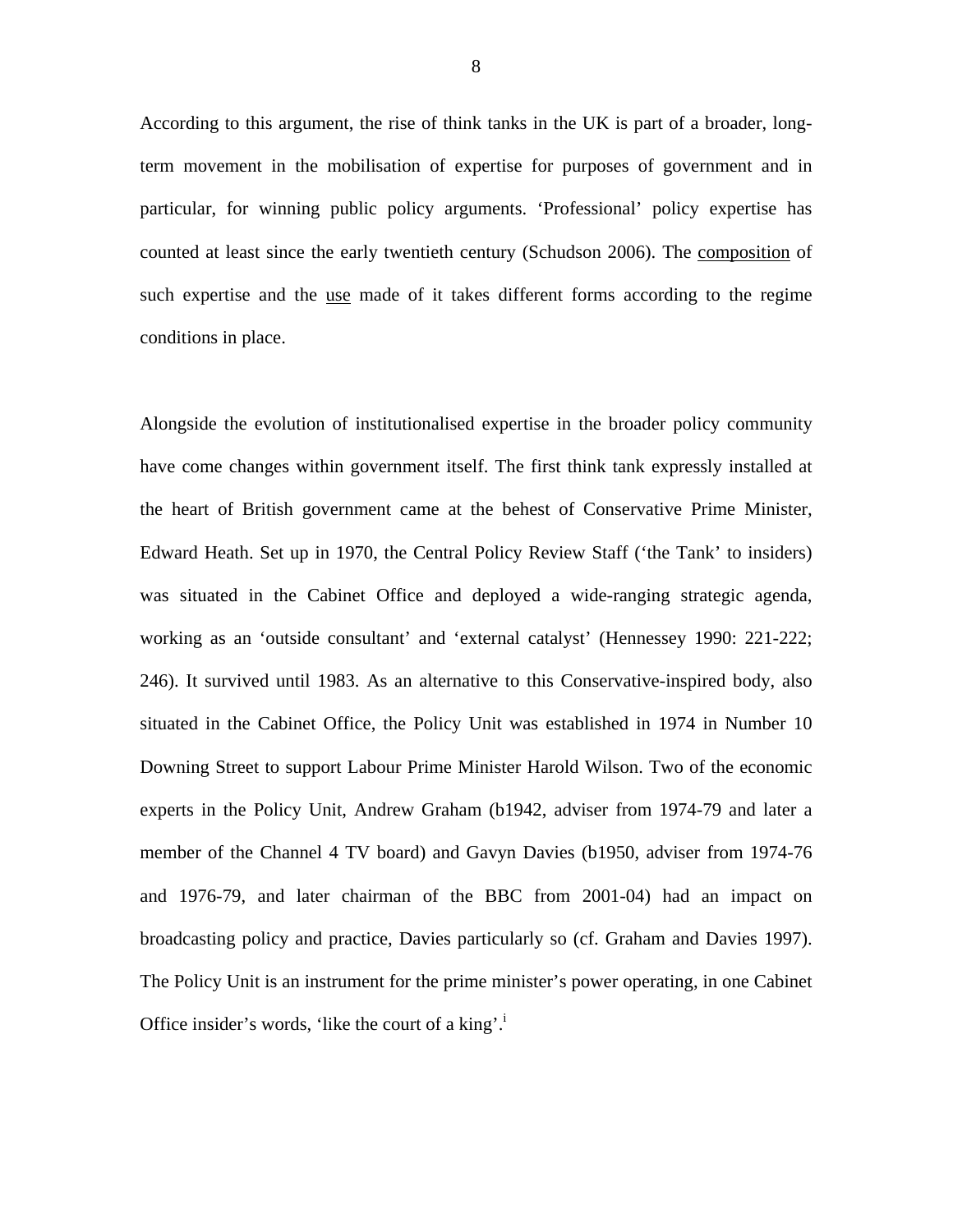Labour was out of power from 1979 to 1997. From the late eighties, it began to equip itself for the battle of ideas. After a disastrous 1983 general election campaign, the party began to follow the painful road of 'modernisation' first under Neil Kinnock (who lost the 1987 and 1992 general elections) and subsequently under John Smith. Smith's premature death in 1994 ushered in the present New Labour phase under the, often tense, duumvirate of Tony Blair, as Prime Minister and Gordon Brown as Chancellor of the Exchequer. Brown replaced Blair at Number 10 in June 2007.

# **New Labour's 'policy generation'**

Like their Conservative predecessors, New Labour-supporting think tanks have provided a cadre of recruits for advisory posts in government and also for ministerial careers. Second, they have been a space in which a new generation of politicians has been formed. Ron Eyerman (1994: 71, original emphasis) has observed: 'Intellectual generations…because of the linkage with cognitive traditions and the need for public expression connected with the role, exhibit particular characteristics.' The group examined below has been shaped by all or some of the following: attendance at elite universities (mostly Oxbridge), early association with Labour's 'modernising' drive to achieve success at the polls, policy analysis and development to fit in with this objective, time spent in the worlds of policy advice and/or management consultancy, and – often profound - exposure to cultural and communications policy and strategy issues.

In what follows, I sketch connections between two key think tanks – Demos and the Institute for Public Policy Research (IPPR) - and New Labour, to demonstrate how, for

9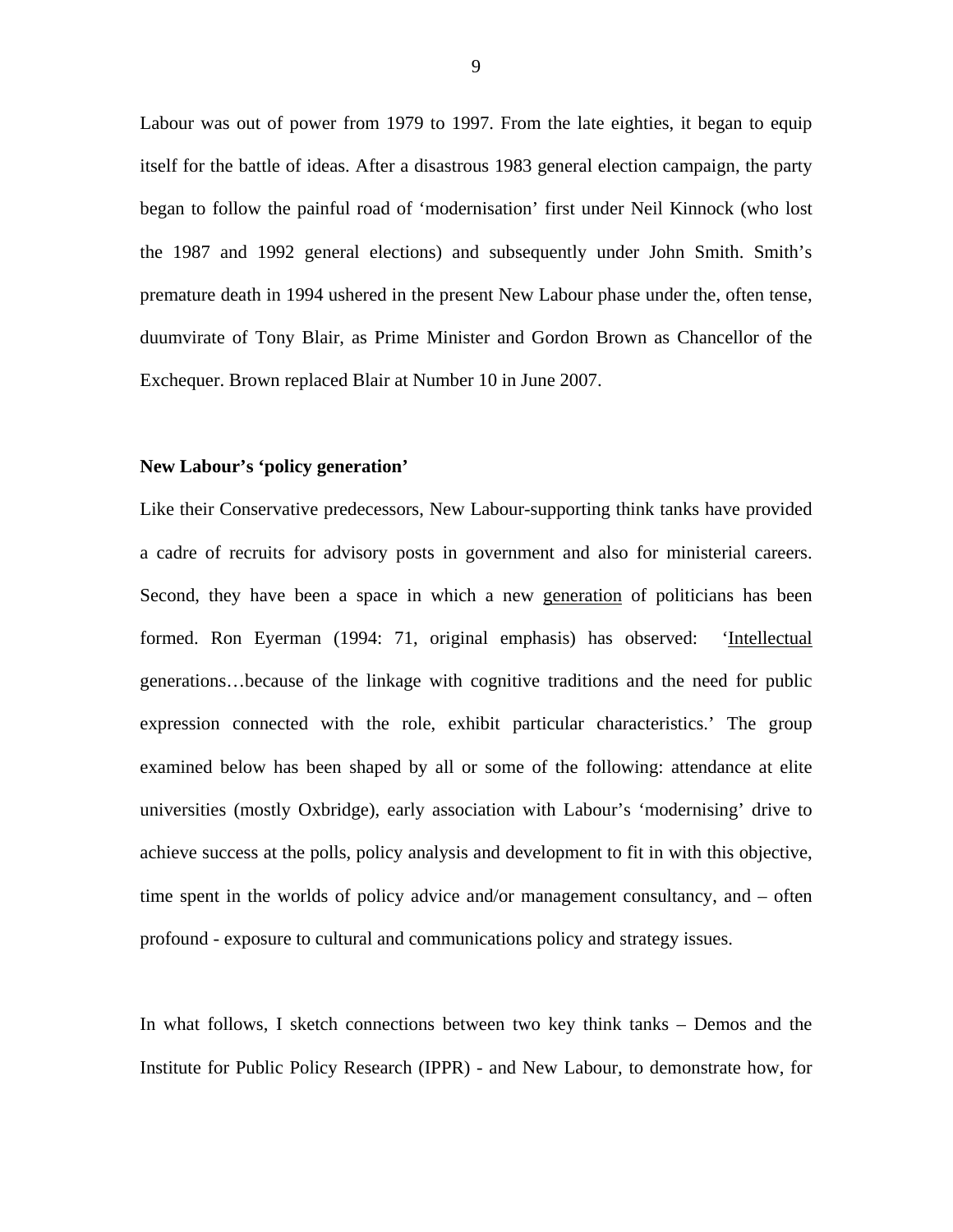individuals now highly prominent both in political and public life, these links have facilitated their career paths. I shall focus, first, on those who have mostly worked on media, cultural and communications policy issues, and second, by way of a case study, go on to delineate how these connections – and the use of expertise – have played into shifts in creative industries policy over the past decade.

The first New Labour-sympathising think tank was IPPR, the Institute of Public Policy Research, established in 1988. Following Labour's electoral defeats in 1983 and 1987, 'the impetus for establishing the IPPR came out of the need to recreate a modernising left-wing intellectual community, able to suggest new policies to solve problems caused or ignored by free marketeers, without alienating a moderate electorate' (Ruben 1996: 66). Patricia Hewitt (b1948), previously director of Liberty (the civil liberties lobbying group), was IPPR's deputy director from 1989-94 and said to be the organisation's driving force.<sup>ii</sup> Hewitt had earlier been press secretary for Labour Party leader Neil Kinnock from 1988-89 (Ruben 1996: 67), and involved in the first stage of the party's 'modernisation'. She then headed research at Andersen Consulting from 1994 until elected to Westminster in 1997. She subsequently occupied several ministerial roles in the Blair governments, including Minister for Small Business and E-Commerce and Secretary of State for Trade and Industry. At the Department for Trade and Industry (DTI) Hewitt had presided over the creation of the new-style communications regulator, Ofcom, the Office of Communications. She left the Cabinet in June 2007 and while still an MP was appointed a non-executive director of telecommunications giant BT in March  $2008$ .<sup>iii</sup>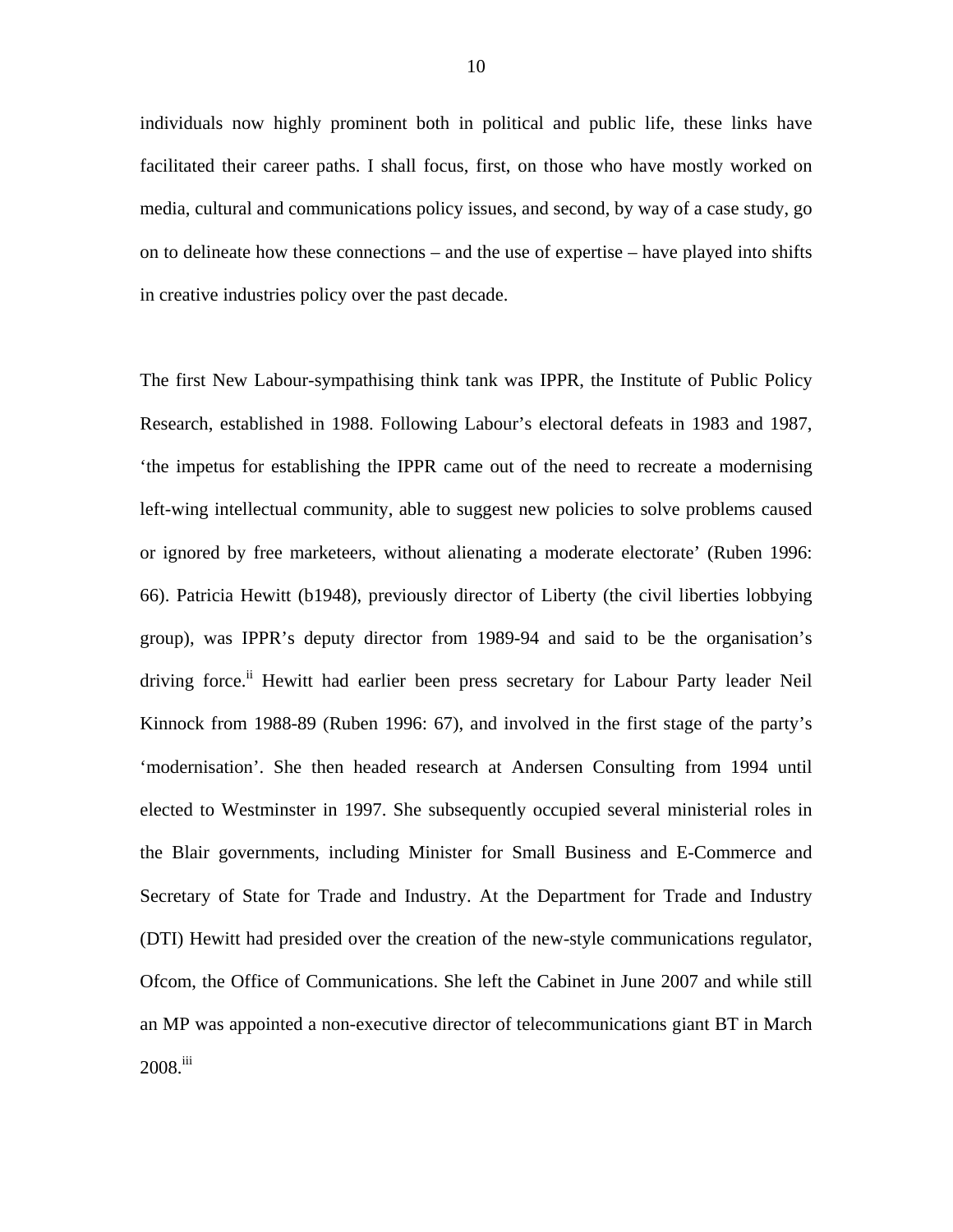The world of consultancy and think tanks impressed itself even more on the careers of a subsequent New Labour generation. Matthew Taylor (b1961) directed IPPR from 1999- 2003. From IPPR, Taylor went on to the Number 10 Policy Unit as Chief Adviser on Strategy to Prime Minister Tony Blair in September 2003. An Observer profile commented: 'His decision to move to number 10 will confirm the widespread view that IPPR is merely "the New Labour civil service"'.<sup>iv</sup> Taylor moved on in November 2006, becoming Chief Executive of the Royal Society of Arts, the civil society and innovation fellowship. Even more than Hewitt, Taylor had a considerable Labour Party hinterland: from 1994 he ran the party's 'rapid rebuttal' operation and centralised the policy-making machine. He was Director of Policy in the 1997 General Election campaign and then the Party's Assistant General Secretary until December 1998.

IPPR was also the starting point for the career of David Miliband (b1965), who became Secretary of State for Foreign and Commonwealth Affairs in June 2007, in Gordon Brown's post-Blair 2007 cabinet. Miliband was a research fellow at IPPR from 1989- 1994. He had been Labour's Head of Policy when Blair was the Leader of the Opposition, then becoming Head of the Prime Minister's Policy Unit when Labour came into power. He was rapidly promoted in government ([www.pm.gov.uk/output/Page7463.asp;](http://www.pm.gov.uk/output/Page7463.asp) accessed: 3.5.08).

There are other parallels to this career path. James Purnell (b1970) became Secretary of State for Culture, Media and Sport in July 2007 in Gordon Brown's new cabinet. He had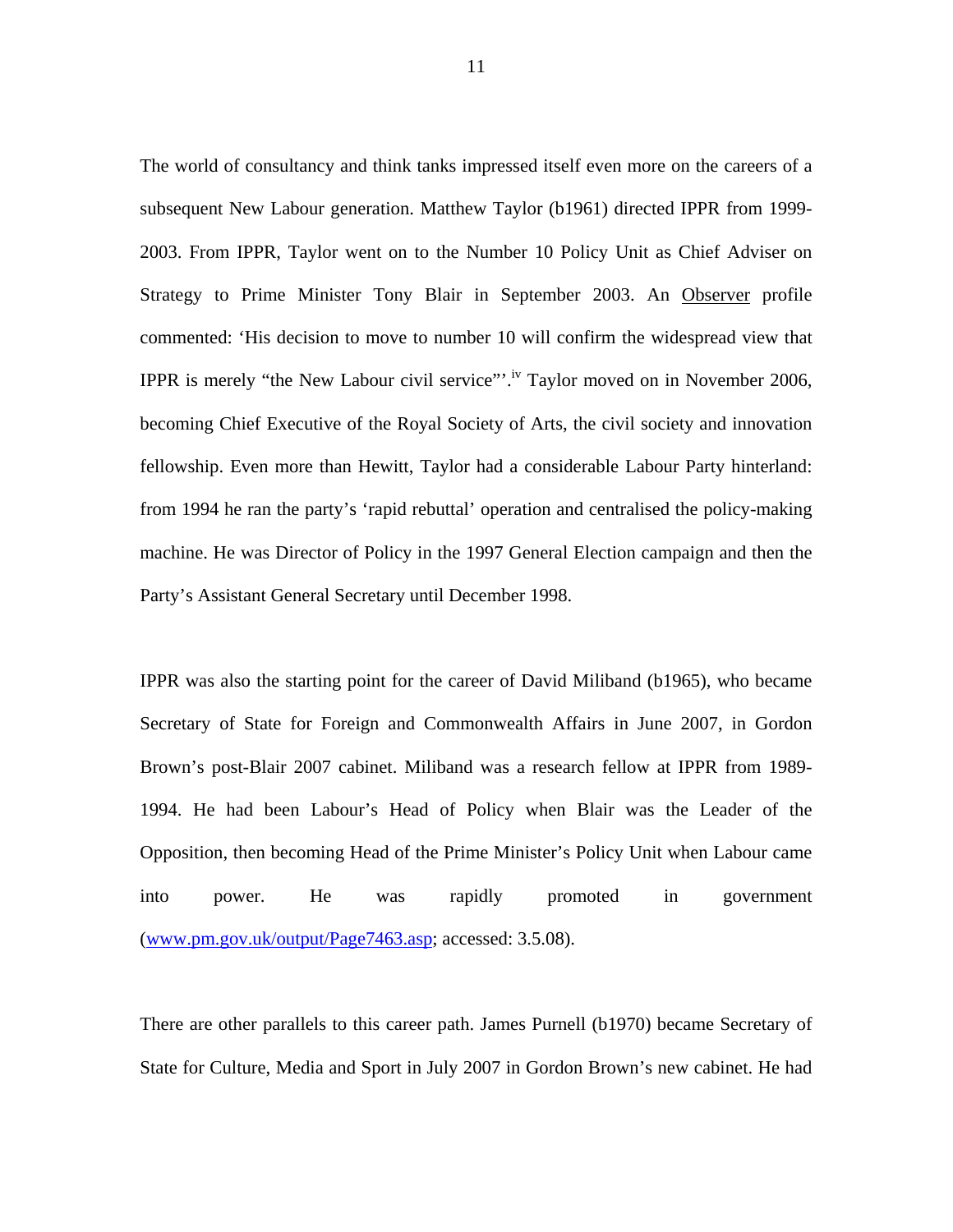previously been Minister for the Creative Industries. Purnell's tenure at the Department for Culture, Media and Sport (DCMS) was short-lived, as he was reshuffled due to a ministerial resignation in January 2008. However, while at the DCMS, Purnell was widely seen in policy and industry circles as extremely well qualified to undertake the post in virtue of his knowledge of media and communications policy and wide cultural interests. Purnell had worked as a researcher for Tony Blair, when in opposition. Later, he was Head of Corporate Planning at the BBC 'before heading back as special adviser on the media in Tony Blair's office…and there he helped outline the Communications Act'.<sup>[v](#page-35-4)</sup> Purnell played a role in the IPPR research project that crystallised the idea of Ofcom as a 'converged regulator' (Collins and Murroni 1996).

Purnell's successor at the DCMS was Andy Burnham (b1970), also with a background in the policy field, having worked 'as a research assistant to [Culture Secretary] Tessa Jowell and special adviser to Chris Smith, Labour's first Culture Secretary, and the work he did paved the way for the Communications Act 2003 that transformed the regulation of the media industry'. Burnham has been a longstanding friend of Purnell's, both having played for the New Labour football team.<sup>vi</sup>

The other main think tank to provide New Labour policy personnel was Demos, set up in 1993. Geoff Mulgan (who has a PhD in communications) developed the Demos idea along with Martin Jacques (once editor of Marxism Today). Mulgan worked as chief adviser for Gordon Brown in the early 1990s, then Labour's trade and industry spokesman. IPPR was already on the scene and Demos's founders 'decided that it should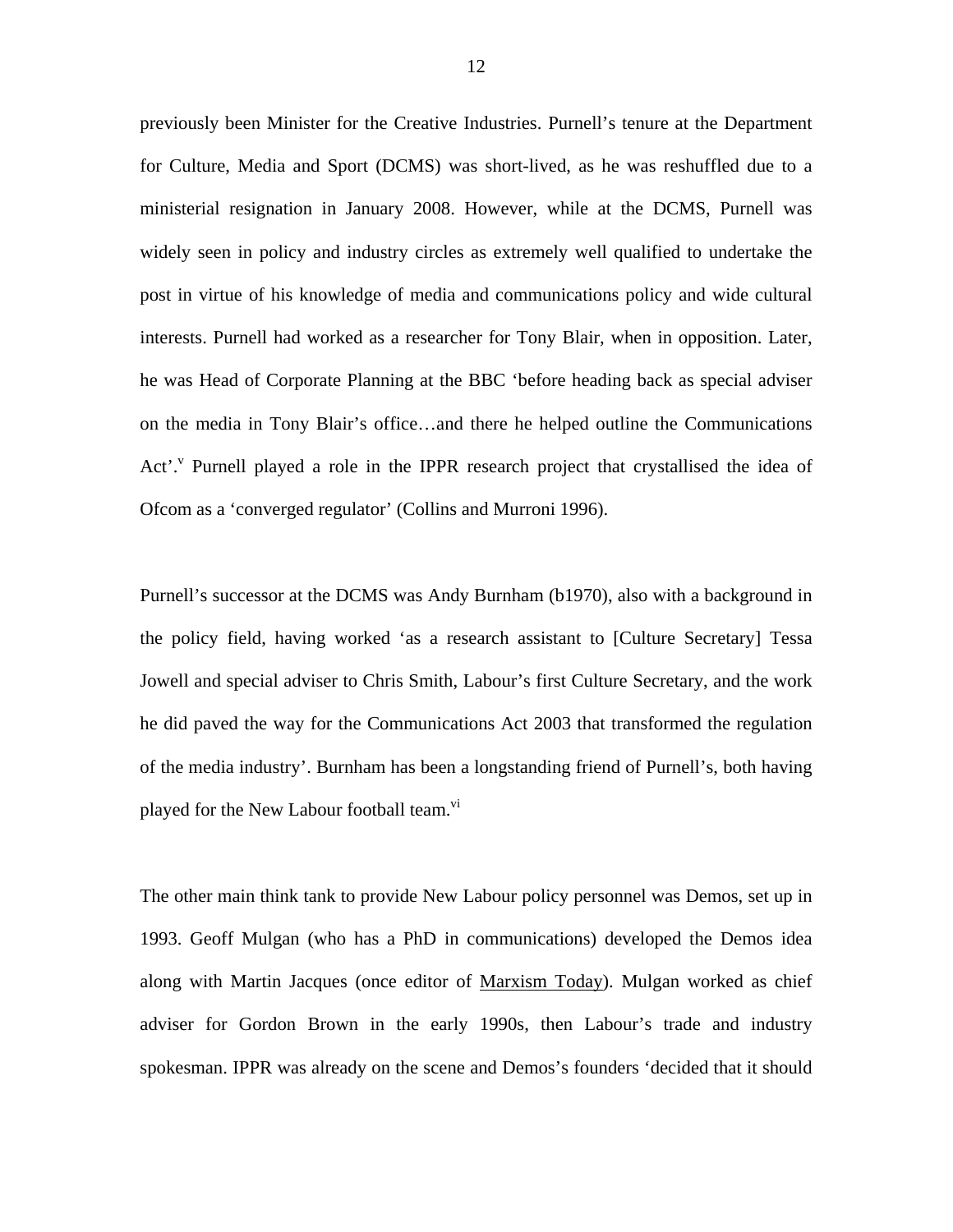deliberately eschew too close an identification with the left of the party-political spectrum' (Bale 1996: 23). In its heyday, Demos was seen as having an 'effective media presence' with access to the opinion-forming quality press that 'would make the average university social scientist more than envious' (Bale 1996: 29, 31).

From 1997-2004, Mulgan 'had various roles in the UK government including director of the Government's Strategy Unit [for four years] and head of policy in the Prime Minister's office' (www/youngfoundation.org.uk/about/people/staff/geoff\_mulgan; accessed 17.04.08). Mulgan (2006: 150) has described the government's strategy units as internal departmental think tanks. Despite his background in communications research, he did not work directly in this area when in government. However, the Strategy Unit's policy research on 'public value' - intended to provide theoretical underpinnings for public service reform - did have a major impact on the debate about the BBC and public service broadcasting more generally, as well as shaping much current discourse about the rationale for cultural policy. Mulgan left government in 2004 becoming Director of the Young Foundation, a social innovation institute.

Mulgan has argued that 'parties are now more clearly defined as users rather than generators of ideas' (Mulgan 1996: 94; emphasis added). He has deemed both the universities and the civil service to lack policy firepower. Consequently, Mulgan (1996: 96) suggests, 'straddling institutions' such as think tanks, consultants and major accountancy firms have become key advisors in government reform and public sector restructuring. Think tanks, Mulgan maintains, have secured a position in 'intellectual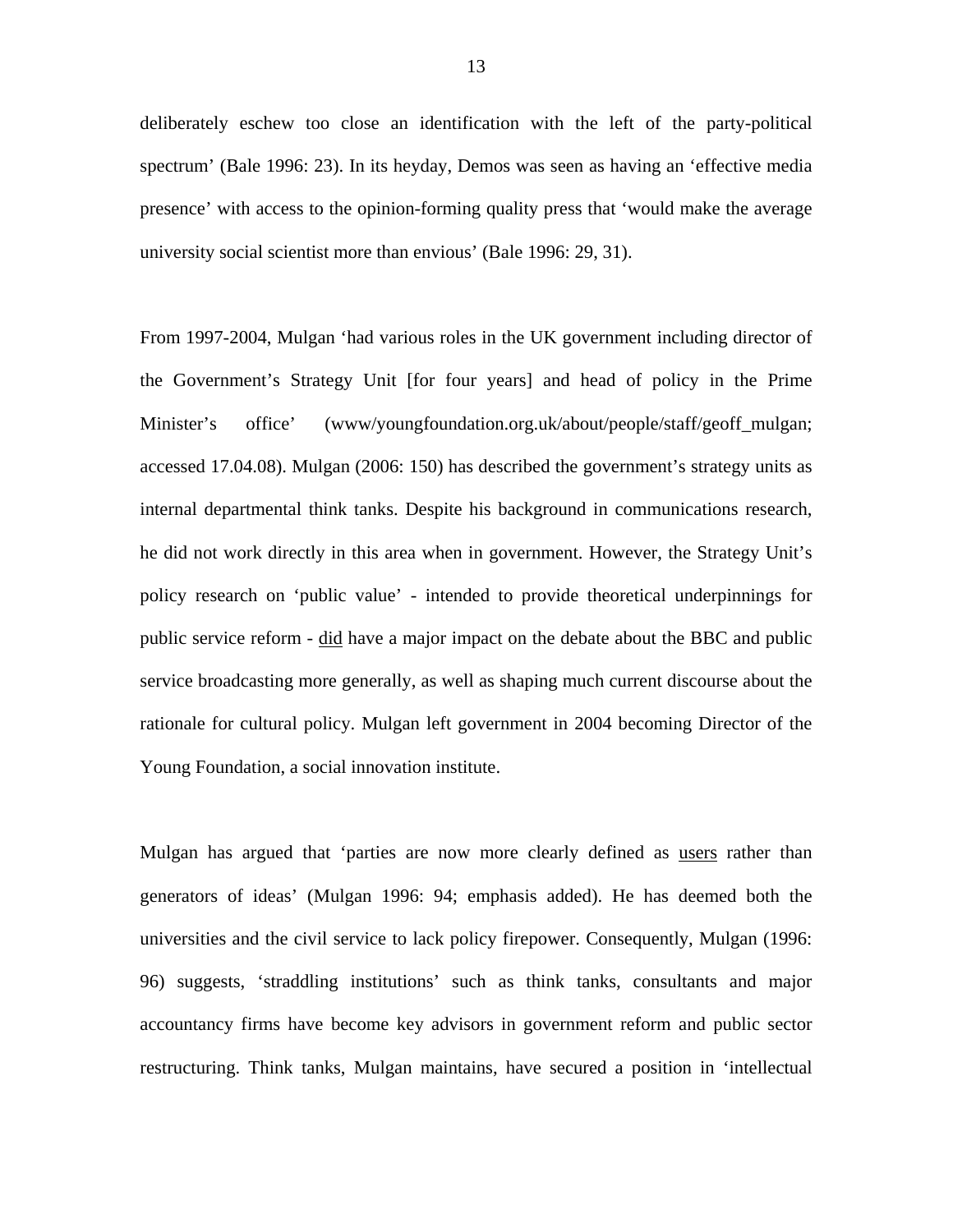arbitrage': 'Successful and rising think tanks can convert political access into money, money into ideas, and ideas into legitimacy, and by doing so they can attract ambitious contributors' (Mulgan 2006: 148).

And indeed, access is key. The public face of thinktankery is concerned with airing ideas, in particular through media coverage. A much more discreet exercise of think tank influence lies in an ability to attract ministers and other key policy makers into seminars, thereby seeking to shape the terms of debate and provide personnel to advise on policy formation.

Expertise may also be gained by working in the policy machinery of a major communications body, such as the BBC or Ofcom. The career paths of Ed Richards and Stephen Carter illustrate other options open to the New Labour policy generation. Inside Labour in opposition and later at the BBC, James Purnell worked alongside Ed Richards (b1966) – another member of the New Labour football team - who became Chief Executive of Ofcom in October 2006. Before Ofcom, where his first job was Chief Operating Officer, Richards had been Senior Policy Advisor to Prime Minister Tony Blair for media, telecoms, Internet and e-government. He took that role in 1999 after having been Controller of Corporate Strategy at the BBC.

As Number 10's media adviser (working with Burnham and Purnell), Richards helped draft the Communications Act that set up Ofcom. Before that, Richards had worked in consultancy for London Economics and – like Mulgan - also for Gordon Brown (Ofcom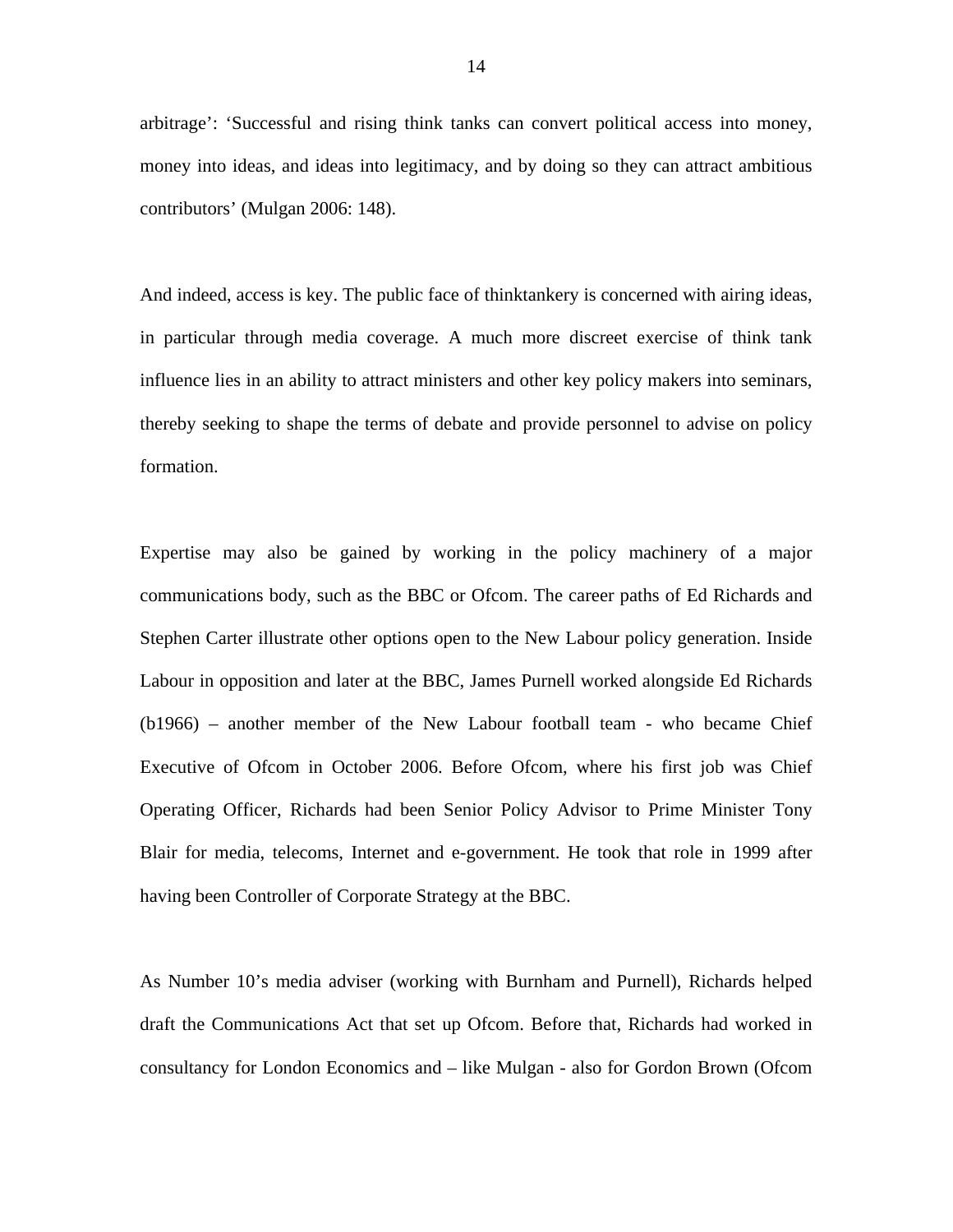2008). In 2002, when Richards was still at Number 10 Downing Street, the MediaGuardian listed him as number 15 in the roll call of media movers and shakers. By 2007, Richards was in eighth place in the list, being described as a 'quintessential New Labour man'; he retained that position in  $2008$ .<sup>vii</sup>

Richards' predecessor as Chief Executive of Ofcom, Steven Carter (b1965), became Prime Minister Gordon Brown's Chief of Strategy and Principal Adviser. After leaving Ofcom, Carter – who had always worked in the communications sector - became chief executive of Brunswick, the City of London public relations and lobbying firm from which he transited to Downing Street. His role at Number 10 was to reshape Labour's communications strategy, in deep trouble when he was appointed in January 2008. The shift from Blair to Brown did not change the fundamental New Labour belief in political communications management.<sup>[viii](#page-35-7)</sup>

A New Labour creation, Ofcom has been a noteworthy source of specialist expertise on communications, drawing in personnel who would otherwise work in academic research, think tanks, agencies or consultancies. Aside from providing pertinent experience for Carter's transition to Number 10, as its experts have headed back into the market place, Ofcom has spawned second order expertise, for instance in the shape of Ingenious Consulting, which is focused on selling policy and regulation know-how.<sup>[ix](#page-35-8)</sup>

To sum up, the New Labour policy generation has taken different (but closely related) routes to power. Four ideal typical career patterns look like this: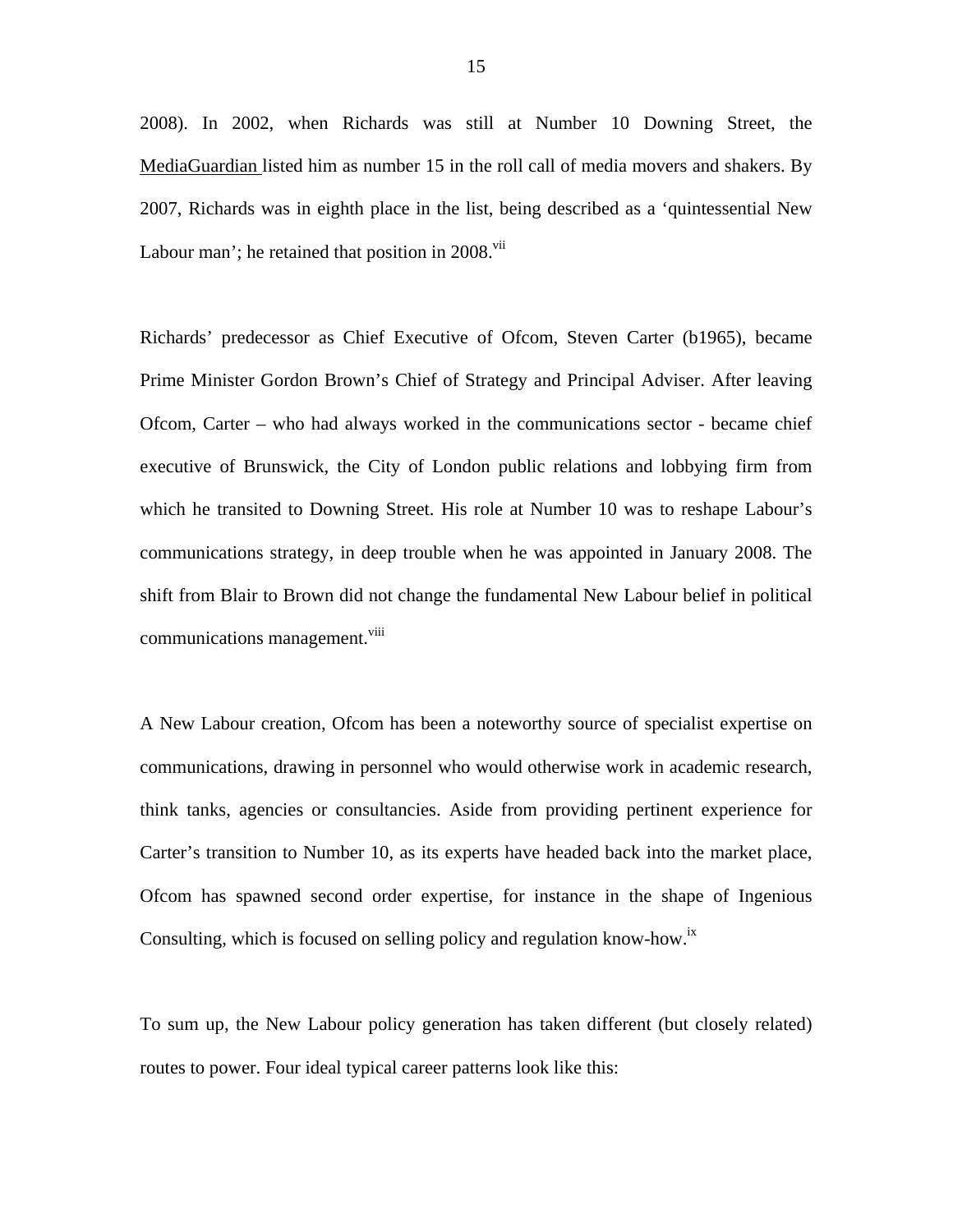1. Labour party research/activism – think tank/policy adviser/BBC strategist – MP – Minister (Purnell, Burnham);

2. Labour Party administration/senior adviser – think tank/consultancy –– MP - Minister – MP/company director (Hewitt);

3. Labour Party activism/administration – think tank director/media intellectual – PM's policy adviser – civil society organisation director (Mulgan, Taylor);

4. Labour Party – communications company CEO – Ofcom CEO – communications company CEO - PM's strategy adviser (Carter).

# **From the creative industries to the creative economy**

My argument so far has been that a New Labour policy generation emerged strongly shaped by their origins in think tanks. Some of these became key players in the evolution of creative industries policy. Moving focus, we shall next consider the shift in policy conception from the 'creative industries' to the 'creative economy' over more than a decade of New Labour in power. Particular emphasis will be placed on the role of expertise in the Creative Economy Programme, from its initiation in October 2005 to the unveiling of the UK Government's action plan for the creative industries in February 2008.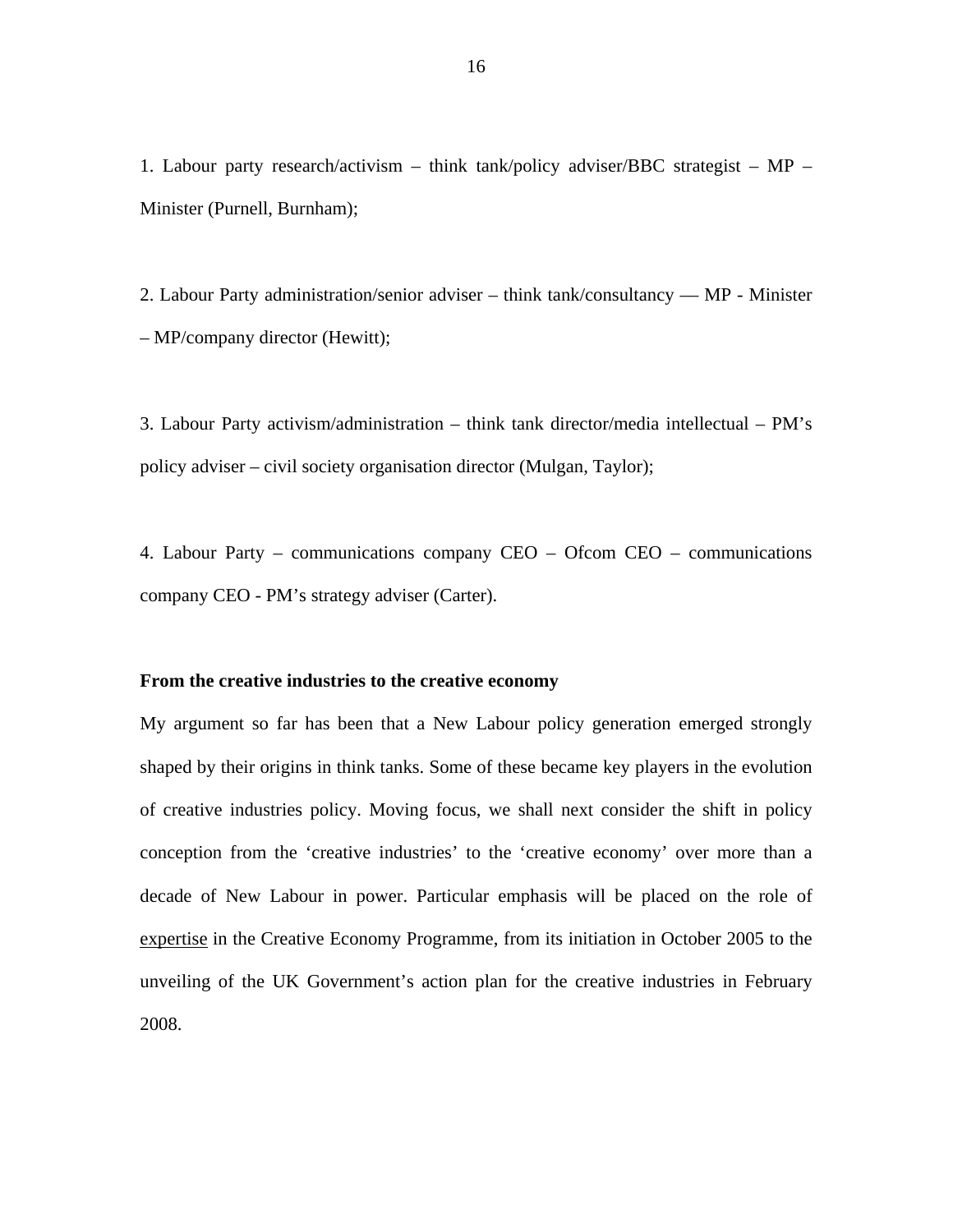In a complementary study, I have analysed creative industries discourse as a product showing how it has acquired the look of an increasingly closed ideological system (Schlesinger 2007). In what follows, drawing on interviews with policy insiders, I shift the focus to the production of creative industries discourse and the use of various kinds of expertise to underpin ministerial needs for a policy 'narrative'. I shall also illustrate how outside expertise may become subject to the stratagems of bureaucratic politics.

#### *Launching creative industries policy*

The UK government appears to have pioneered the idea of the creative industries in a European context. When New Labour entered office in 1997, the Department of Culture, Media and Sport (DCMS) was set up to replace the Conservatives' Department of National Heritage. The first Secretary of State was Chris Smith (1997-2001), a protagonist of the new policy turn, who adumbrated some of the underlying thinking in his book Creative Britain (1998). Behind the scenes, key influences were the film producer David (later, Lord) Puttnam and John Newbigin, a special adviser to Smith from 1997-2000. Andy Burnham was also working closely with Smith.

Creative industries policy had its antecedents, particularly in earlier Labour 'cultural industries' thinking - to which Geoff Mulgan had contributed - which was heavily focused on economic and urban regeneration. The new shift, however, replaced culture with creativity.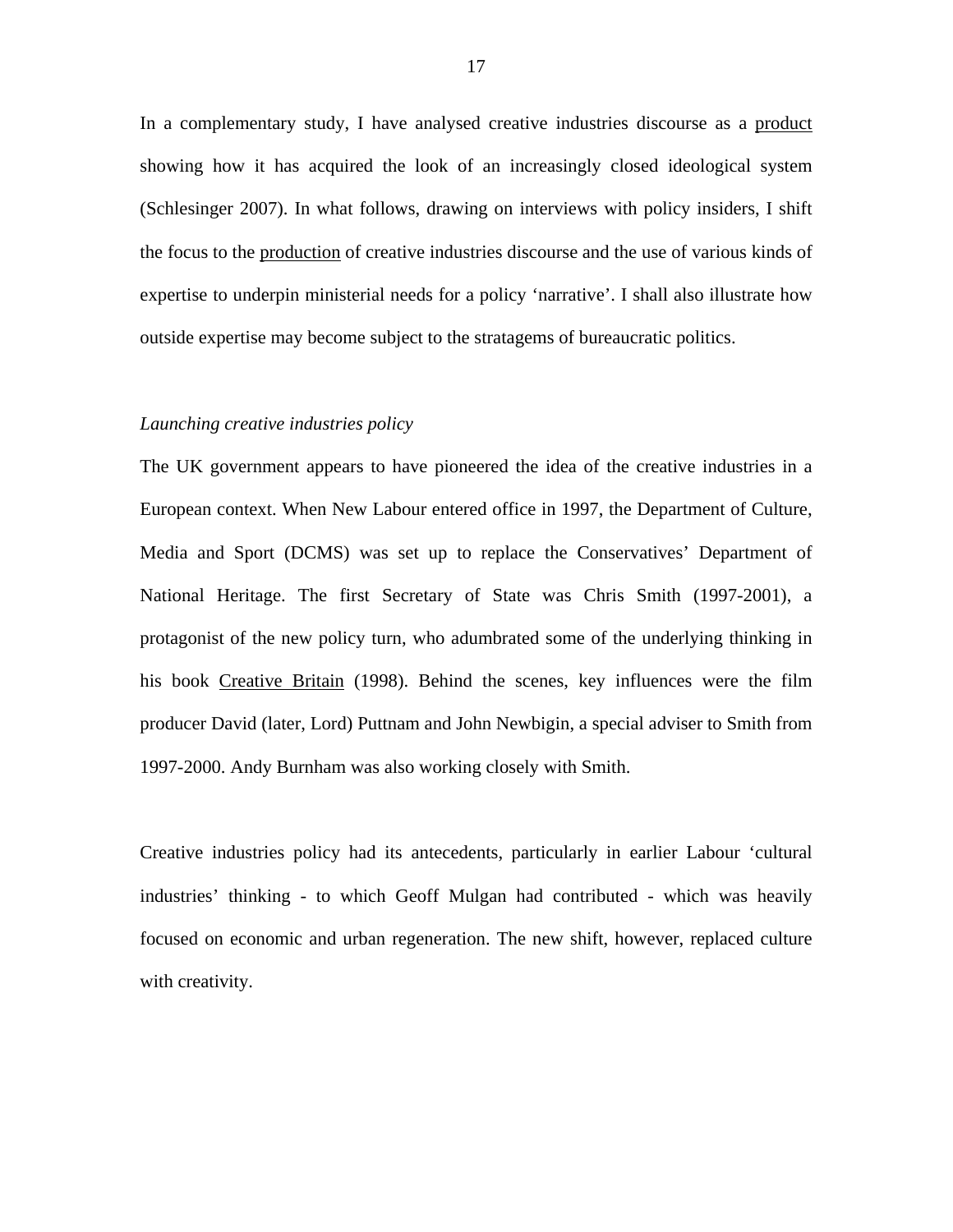New Labour's definition, first aired in the Creative Industries Mapping Document, published by the DCMS, proved astonishingly durable and has been widely exported. In 1998, creative industries were defined as:

'[t]hose activities that have their origin in individual creativity, skill and talent and which have a potential for wealth and job creation through the generation and exploitation of intellectual property.

These have been taken to include the following key sectors: advertising, architecture, the art and antiques market, crafts, design, designer fashion, film, interactive leisure software, music, the performing arts, publishing, software and television and radio.' (DCMS 1998: 3)

Despite the more recent development of arguments about the 'creative economy', the thirteen sectors identified in 1998 remain an obligatory point of departure for debate in the UK and further afield.

From the start, the logic of economic policy has prevailed. The core purpose of the Task Force set up by the DCMS was 'to recommend steps to maximise the economic impact of the UK creative industries at home and abroad' (ibid).

The Task Force's membership included representatives of 13 government departments or public bodies. Nine prominent 'industry advisers' came from publishing, music,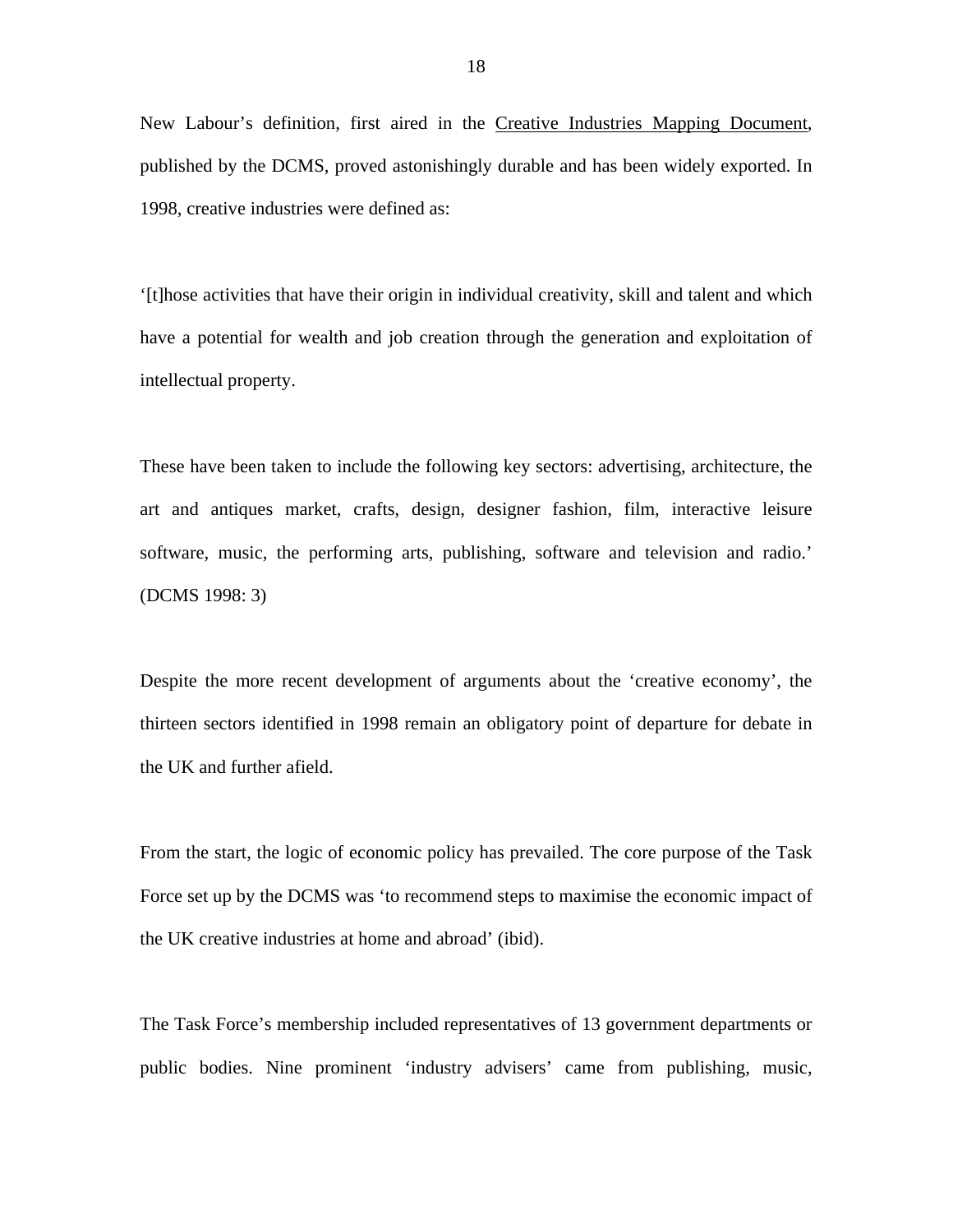advertising, design, television and film (DCMS 1998: 4). Creativity policy became a national project, 'branding' the UK as at the global cutting-edge. Two key policy nostrums have been in play from the beginning.

First, the UK is imagined as a competitive nation for which developing a 'knowledge economy' is key. Over the past decade, this line has become increasingly emphatic with the realisation that the 'BRIC' countries (Brazil, Russia, India and China), present an increasing threat to high-end 'creative' activities. Education and training and their articulation with the creative industries, therefore, have become key policy arenas.

Second, government intervention in the market, especially in establishing conditions that enhance company performance, is justified as helping to secure the knowledge base. 'Creativity' – like innovation - has become a generalised value in itself, still largely unquestioned. It is supposed to inform education at all levels and indeed, to become part of the warp and woof of organisational and personal life everywhere.

# *Towards a new paradigm*

While creative industries policy enjoyed considerable attention at the start of Chris Smith's period as Secretary of State, it gradually lost prominence as other major policy issues began to dominate the agenda. As one of Smith's close collaborators noted: 'Chris was very determined to get that creative industry agenda going on a broader front than just the DCMS', although other departments lost interest quite quickly.<sup>x</sup> When Tessa Jowell became Secretary of State (2001-2007), she had to deal with the framing and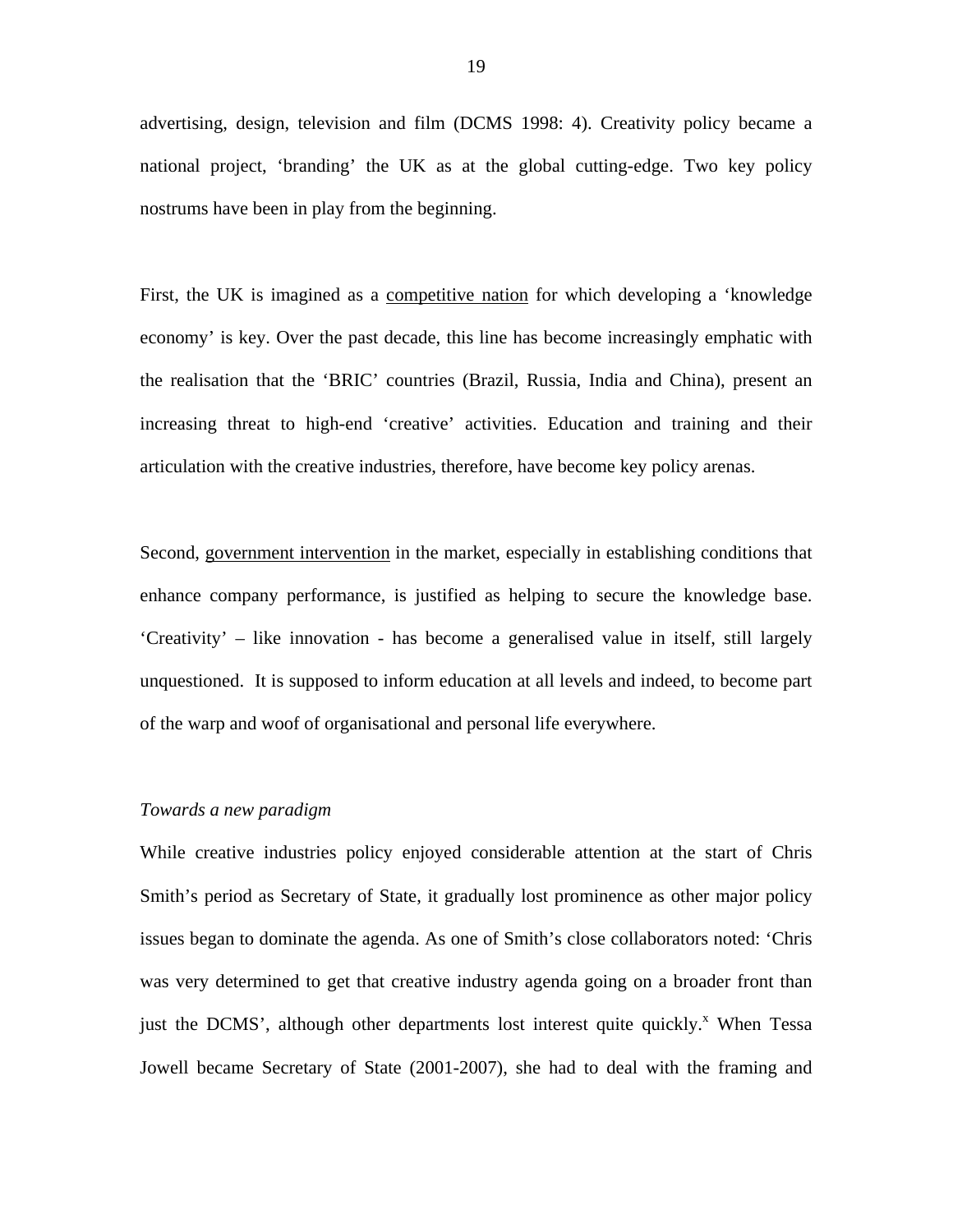passage of the Communications Act 2003 and the BBC's Charter Review (completed in 2006). After Chris Smith's departure from office following the 2001 general election, the focus shifted. As one adviser put it: 'If you're really looking at what it is that makes a difference, what are the levers that create policies, it's always people and their passions.<sup>'xi</sup> Of course, 'passions' only explain so much, given the wider constraints on policy making; but they do account for differences of emphasis, to some extent.

Creative industries policy achieved a renewed push only in October 2005, when Tessa Jowell signalled rekindled government interest in a speech. However, earlier, there had been straws in the wind. In June 2005, the Creative Industries Minister, James Purnell, speaking at an IPPR conference, had proposed that the UK become 'the world's creative hub' (Roberts, 2006).

In November 2005, at Purnell's initiative, the DCMS launched the Creative Economy Programme (CEP), setting up seven working groups. Their composition reflected the established practice of drawing on a coterie of advisers. This was a weaker, lower profile re-run of the process initiated in 1998. Each of the working groups published a report: these covered infrastructure, competition and intellectual property, access to finance and business support, education and skills, diversity, technology, and evidence and analysis.

Of especial interest is the rethinking of the original idea of the creative industries. Civil servants came to recognise – after a decade - that their own data were not robust enough for policy-making. They also came to acknowledge (at least implicitly) that the original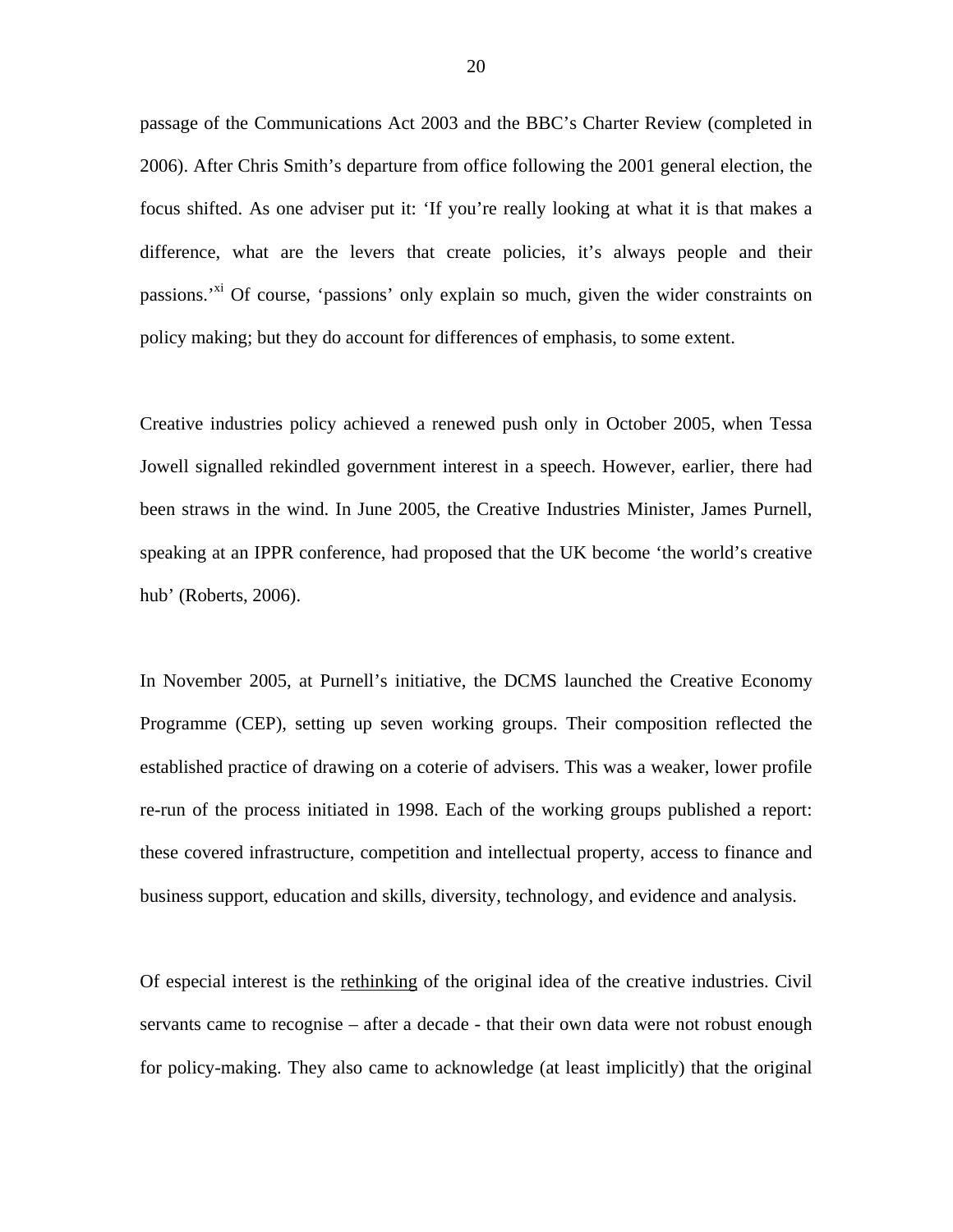idea of the creative industries was too broad and needed refinement – for one, that it needed to be disaggregated, and secondly, that the policy building process had not been sufficiently self-critical. One veteran adviser thought that there had been serious flaws from the very start:

'It became a propaganda effort to persuade the whole of government to take creative industries seriously rather than [make] an intellectual effort to interrogate what was the necessary and desirable relationship between government policy and the evolution of these industries.'<sup>xii</sup>

Confirming this, one Treasury source accepted that little was known about the key factors driving the creative industries.<sup>xiii</sup> It is not surprising that a rethink was on the cards. Work undertaken conducted by the consultancy, Frontier Economics, for the CEP's evidence and analysis group distinguished between those parts of the creative industries engaged in 'production' (such as publishing and broadcasting), those that could be classified as 'arts and crafts' (such as performing arts and antiques) and those providing 'services' (such as advertising and architecture). But even these groups were seen as overlapping. In essence, this work –– argued that the '13 CIs for which DCMS is responsible' fell into 'three broad industry types' (Frontier Economics 2006: 8). A similar critique came from NESTA (the National Endowment for Science, Technology and the Arts), which also underlined the conceptual shortcomings of the DCMS's original definition and emphasised the precise targeting of advice, support and investment to specific sectors (NESTA 2006).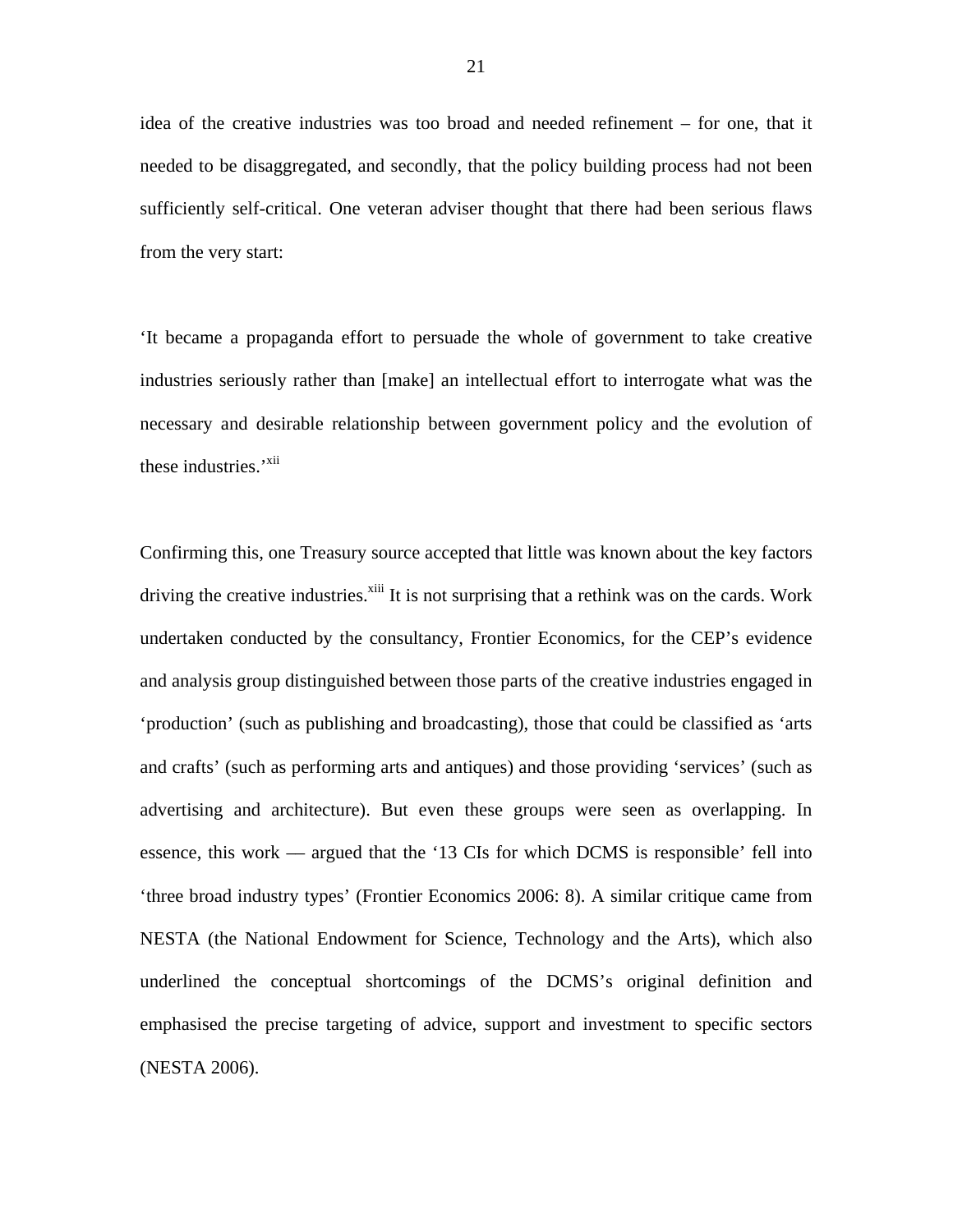Alongside these analyses, the CEP mobilised several kinds of expertise. First, 'stakeholder' know-how was brought into six of the seven working groups. This echoed the practice of the first creative industries task forces. However, unlike its predecessors, which had conscripted prominent figures from the commercial and business worlds, the groups were overwhelmingly drawn from public sector bodies. In industry circles (and among some of those actually involved) this recruitment was seen as reducing the credibility of the exercise.

The CEP's working groups produced a series of interim reports. Some ideas were floated and then simply disappeared. Others survived in the circulatory system of policy making. For example, the idea of a 'creative summit', branding London as the 'global hub for creativity', endured until publication of the DCMS's strategy document in February 2008.

The CEP was refocused once again when Purnell was moved to another department. According to insiders, his replacement as Creative Industries Minister, Shaun Woodward, was very keen to make his mark. Woodward was unhappy with the outcomes achieved so far by the CEP working groups and wanted a new 'narrative'. This is typical of ministerial change: one government adviser pertinently described ministers as 'marketeers' engaged in 'marketing ideas to the public in order to win elections and they're marketing ideas to industry and officials to see them implemented'.<sup>xiv</sup>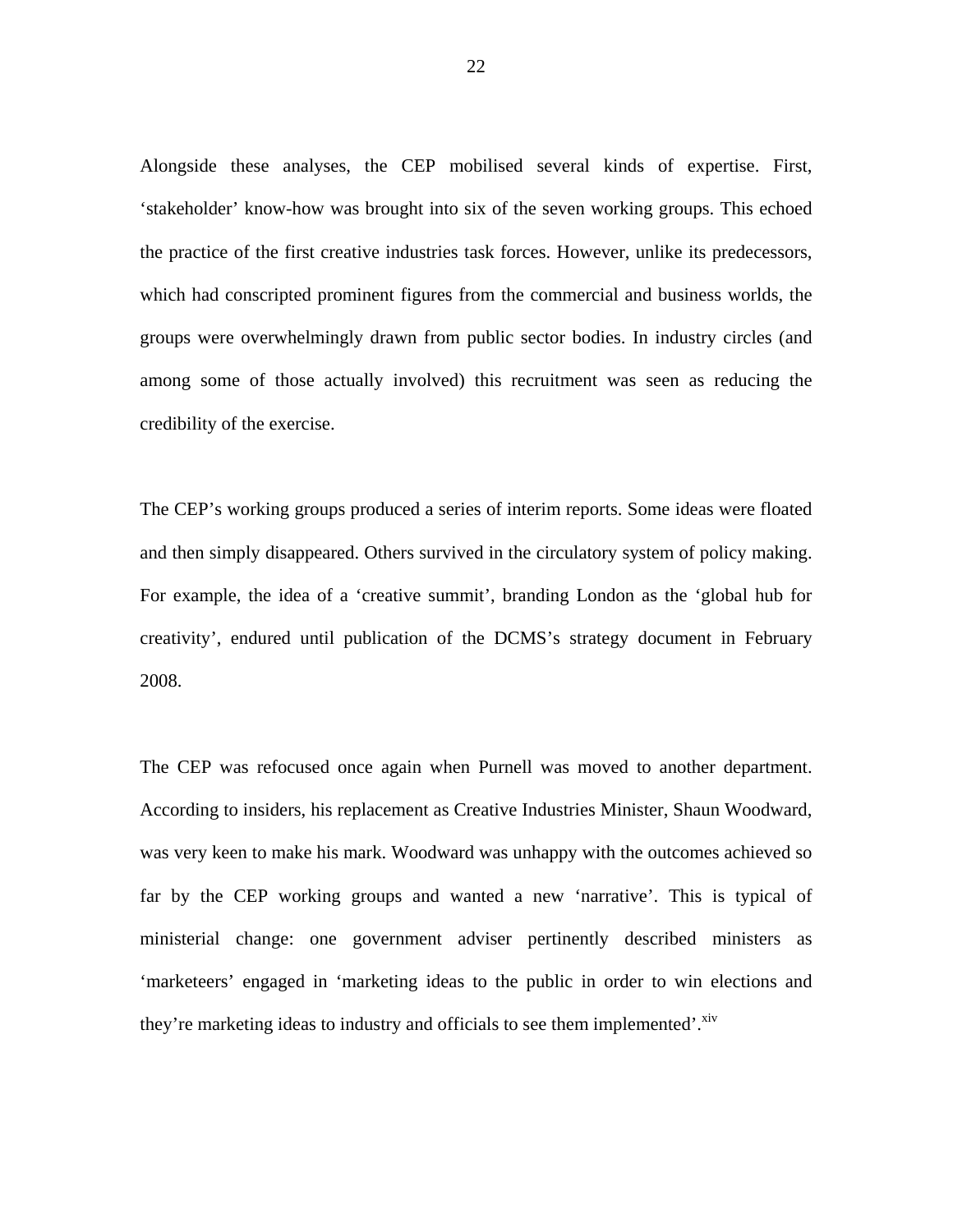Woodward called in an old colleague from his BBC days, Will Hutton, director of the Work Foundation, a research and policy consultancy. In the early Blair years, Hutton, a former editor of The Observer, and a regular economics columnist, had published The State We're In, a diagnosis of the UK's ills, which enjoyed a brief vogue in New Labour circles (Hutton 1995). Woodward 'wanted a State We're In for the creative industries', according to a source close to the action. Reflecting subsequently on his task at a creative industries 'summit' organised by NESTA on 15 February 2008, Hutton said that it had been an 'intriguing commission' for an outsider to write such a strategic analysis.

The Work Foundation team (which drew on NESTA's expertise) worked out its ideas during Spring 2007. Informants inside the DCMS readily acknowledged the key role of the Work Foundation's research team in thinking through a new conceptual framework. $x<sup>v</sup>$ 

The underlying tensions in the drafting process surfaced in June 2007. I had been told that the DCMS firmly intended to publish a 'Green Paper' by then. However, two sets of difficulties arose. The department (like others in Whitehall) was expecting ministerial changes in the wake of Gordon Brown's appointment as prime minister in succession to Tony Blair. The civil servants therefore held their fire. This was the 'official' reason offered for the delay.

However, there were other considerations. The Work Foundation had had disagreements with civil servants about how to shape their report. The team (according to an insider) had been 'deliberately ambiguous' about where the arguments were heading. The Work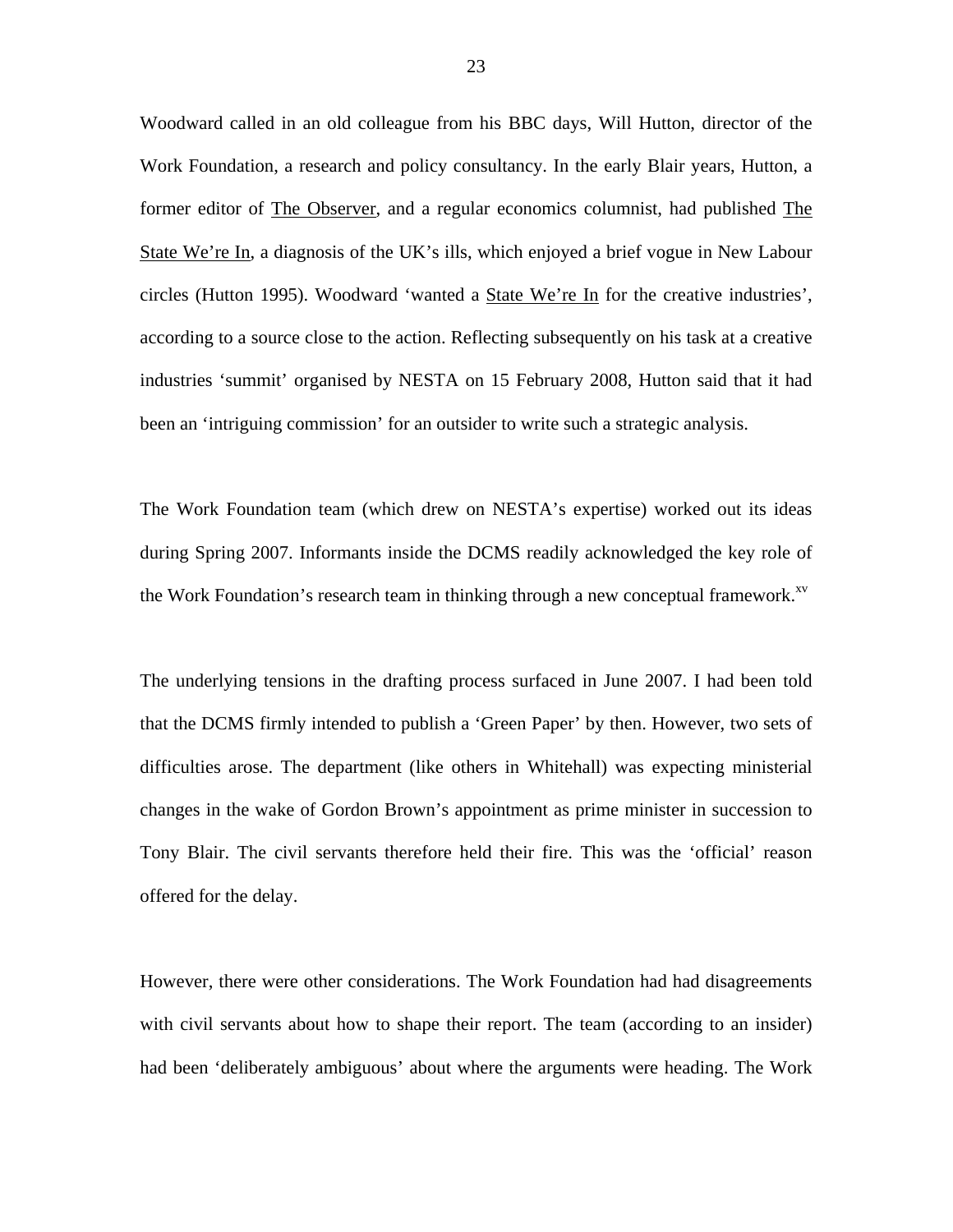Foundation's aim was to keep controversy at bay while the project was completed. However, senior officials had considerable reservations about the team's analysis and recommendations. Repeatedly, in interviews with key players, I was told that tensions had arisen over the clash between 'blue skies' thinking and the pragmatics of realisable policy.<sup>xvi</sup>

The Work Foundation's report finally emerged late in June 2007 and it was not, contrary to what had been bruited, 'twinned' with a government strategy paper (Work Foundation 2007). As a government-commissioned document, Staying Ahead had needed 'clearance' before publication. Questions had arisen over which departments would actually endorse it. In the end, only the DCMS did so, in the shape of Secretary of State Tessa Jowell's foreword. That same month, James Purnell replaced Jowell.

Partly as a result of this ministerial change, the DCMS's own strategy paper did not see light of day until 22 February 2008. Titled Creative Britain (DCMS 2008), it was published as a 'partnership' document with the Department for Innovation, Universities and Skills (DIUS) and the Department for Business, Enterprise and Regulatory Reform (BERR). It carried a foreword by the Prime Minister, Gordon Brown. Its title simply reprised that of Chris Smith's book, which might be judged to be either an hommage or, less charitably, a total failure of imagination.

The document underwent no less than five drafts since the previous summer. According to one DCMS source this work had been done in-house; in fact, a trusted external adviser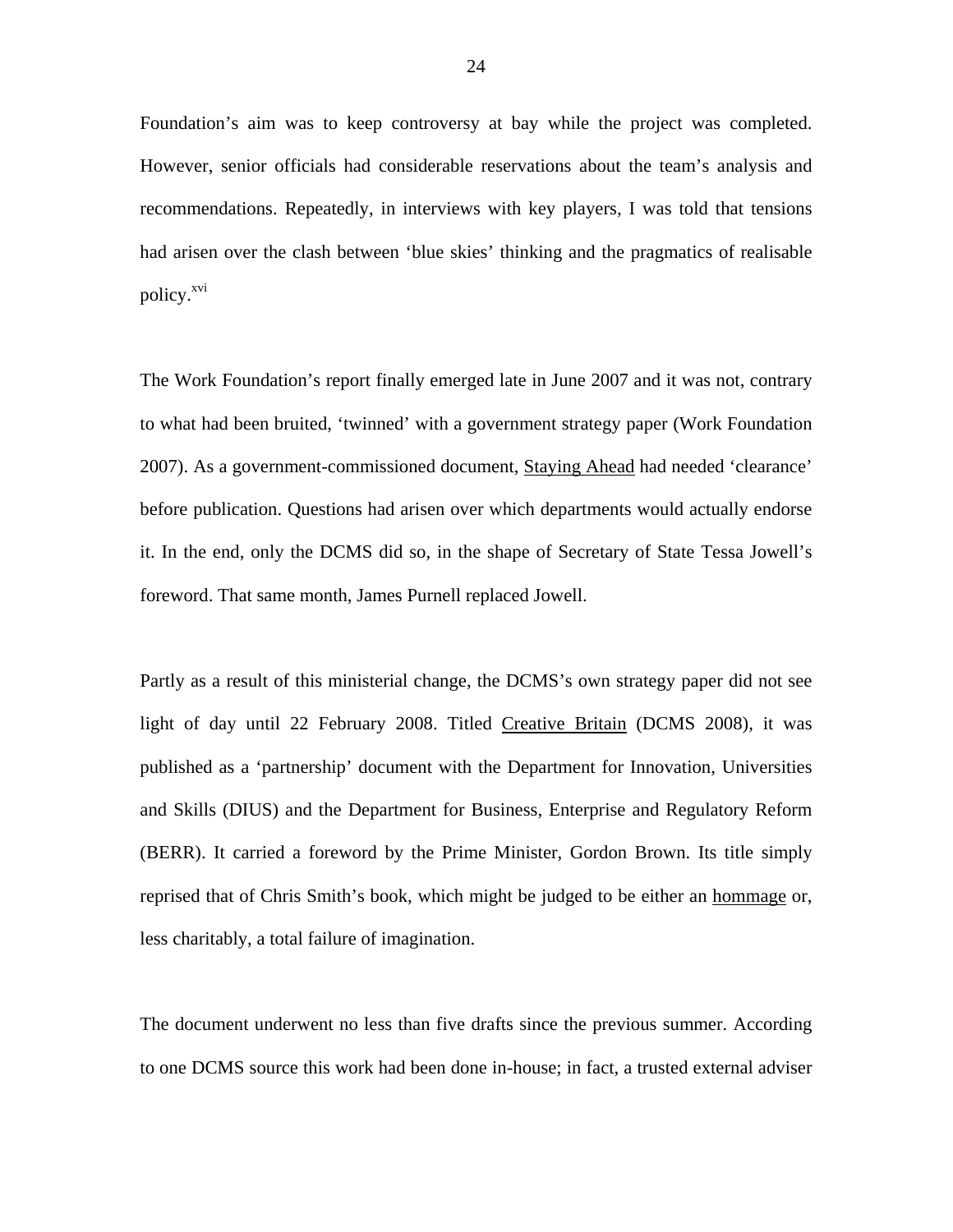made a major input into the initial drafting.<sup>xvii</sup> The civil service wanted to take its distance from the Work Foundation's vision. Relations had not always been easy. One Treasury source underlined the 'difference between a think tank and the policy making process'. True, the team had produced 'a very good think tank piece but it couldn't ever be published as a government document', a view echoed by others.<sup> $xviii$ </sup> A source in DIUS laid blame for the CEP's ultimate lack of policy weight on the Work Foundation. ${}^{xix}$  ${}^{xix}$  ${}^{xix}$ Others said the team had little understanding of policy-making processes or detail and officials had needed to ask for more evidence. On the Work Foundation's side it was observed that the officials had wanted more recommendations and those provided had been misunderstood. Implied criticism of 'short-termism' and the shortcomings of financial markets had set off alarm bells in the civil service as Staying Ahead had been perceived as too interventionist and critical of the creative industries.<sup>xx</sup>

In part, the Work Foundation had encountered a more general disenchantment with think tanks and consultants. One DCMS source reflected that after more than ten years in government:

'The gene pool is drying up a bit. We're at the third generation of people coming in from think tanks to be special advisers and half the Cabinet started off in think tanks and that means that the expertise inside government is such that there's less appetite to ask Will Hutton to write a report.<sup>'[xxi](#page-35-13)</sup>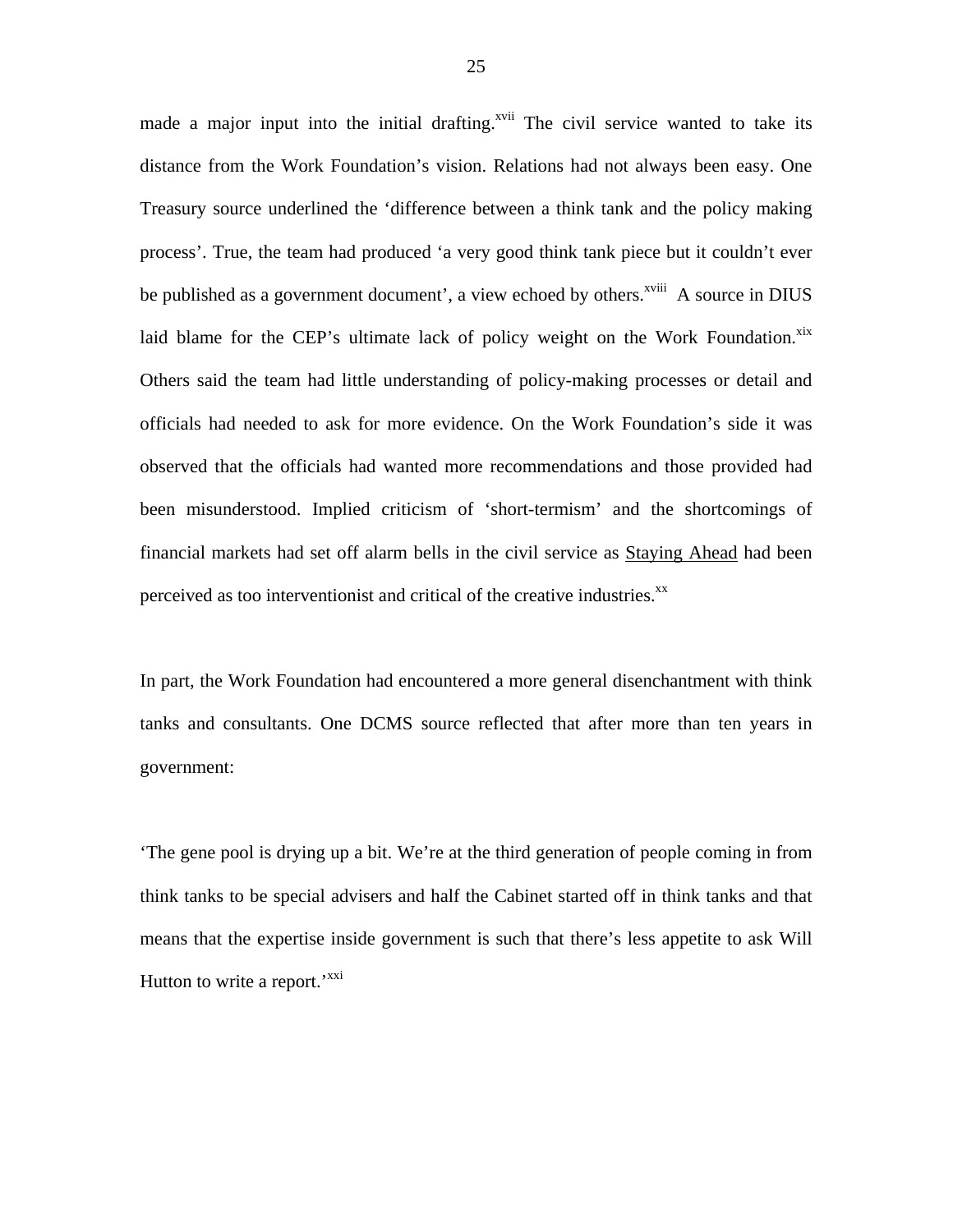To compound the difficulties, there had also been differences of view between the two key departments involved, the DCMS and the Department of Trade and Industry (DTI, subsequently BERR). When the CEP began, the DTI had considered that much of it 'effectively' covered its own territory of 'support for small businesses, access to finance, regulation and competition…the heart of economic things for DTI to be very much actively engaged in and quite possibly leading on.<sup>'[xxii](#page-35-12)</sup> The CEP therefore had to be a joint project. The DTI/BERR had insisted that it 'owned' software, whose economic impact officials felt was understated by the DCMS. The DTI/BERR took a generally sceptical line, questioning whether the creative industries were unique and regarding the Work Foundation's report as not convincing. Furthermore, the 13 creative industries were not seen as bound together and while it was worded cautiously, inside DTI/BERR, the figures the Work Foundation had assembled were judged (on the basis of what the industries themselves had reported) to have inflated the creative component of software production and publishing.

If such scepticism about the DCMS's position were not enough, the Work Foundation team themselves saw the department as having uneasy relations with the Treasury and had asked a Treasury adviser assigned to help the research team to keep their own lines open. DCMS officials had been unhappy about this, wishing to control communication about the project themselves.

The long and winding road to publication of Creative Britain encountered other complications. Margaret Hodge replaced Woodward as Creative Industries Minister in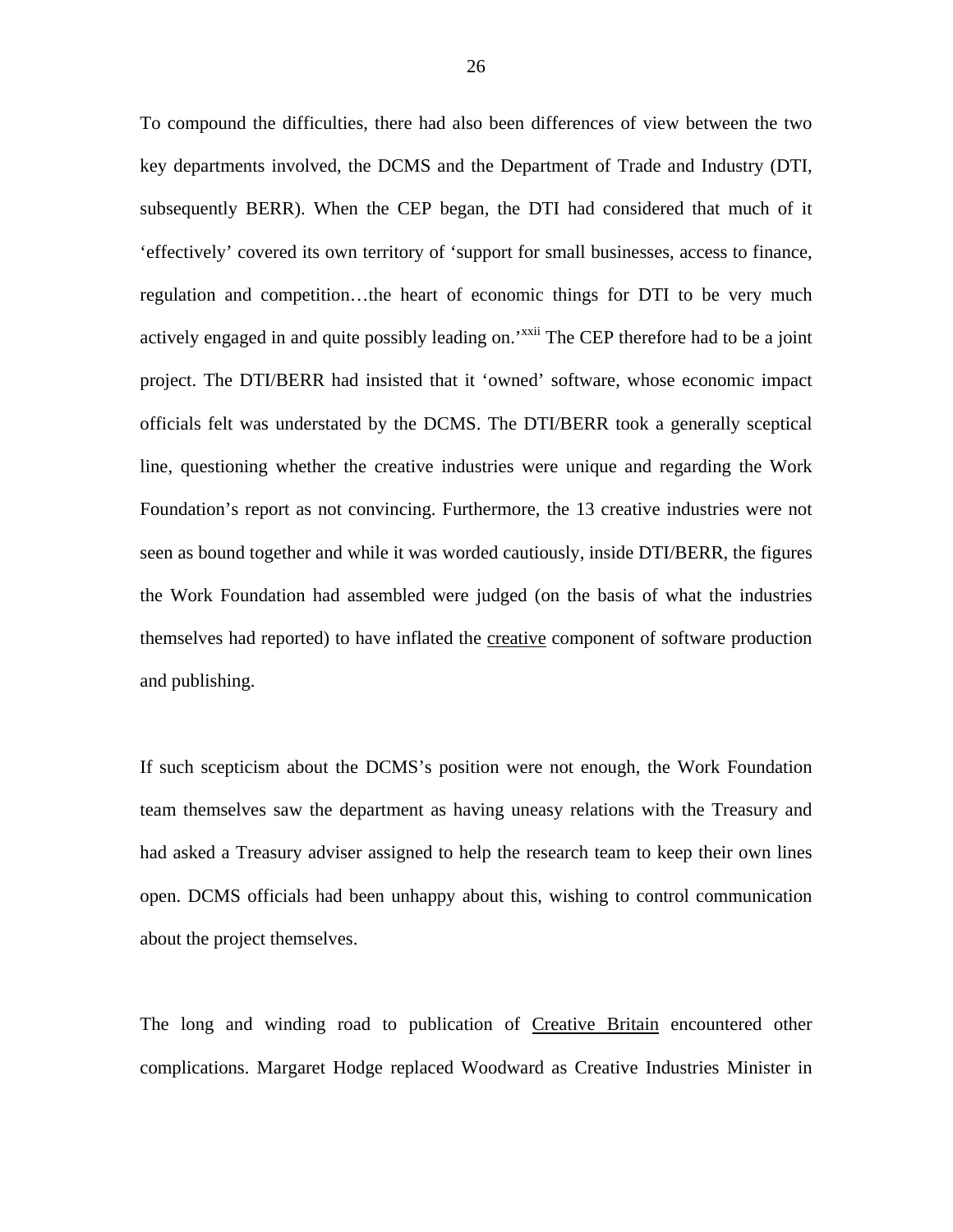June 2007. Hodge was seen as importing 'DTI scepticism' to the post and reported as taking some time to 'buy in' to the creative industries. Extending the delay was a further round of ministerial changes early in 2008. On 24 January, James Purnell was again moved from the DCMS in an unscheduled ministerial change. Andy Burnham, who had been a DCMS adviser to Chris Smith, replaced his close friend Purnell.

The UK government's strategy paper - Creative Britain: New Talents for the New Economy *-* certainly accorded with the dictates of practical politics rather than blue skies thinking. According to one key figure involved in the drafting, it was 'a significant step forward' by 'properly integrating education, training, skills and economic policy'. However, it was conceded that the CEP had not established 'this sector of the economy as a real heavyweight player'. The Work Foundation had envisaged a radical new conception of an economy with creative activity at the core. What emerged instead was a plethora of stitched-together policy proposals already in the machinery of DIUS, BERR and the DCMS.<sup>xxiii</sup>

## **Conclusions**

Governments use various forms of expertise to fly kites and to inform the policy formation process. In a double movement, ministers both aim to secure their own legitimacy by seeking expert solutions and at the same time - when flying kites - to shift responsibility for new thinking outside the governmental machinery. Although we should be cautious in making inferences from just one case study, a number of characteristic features of the policy process may be identified.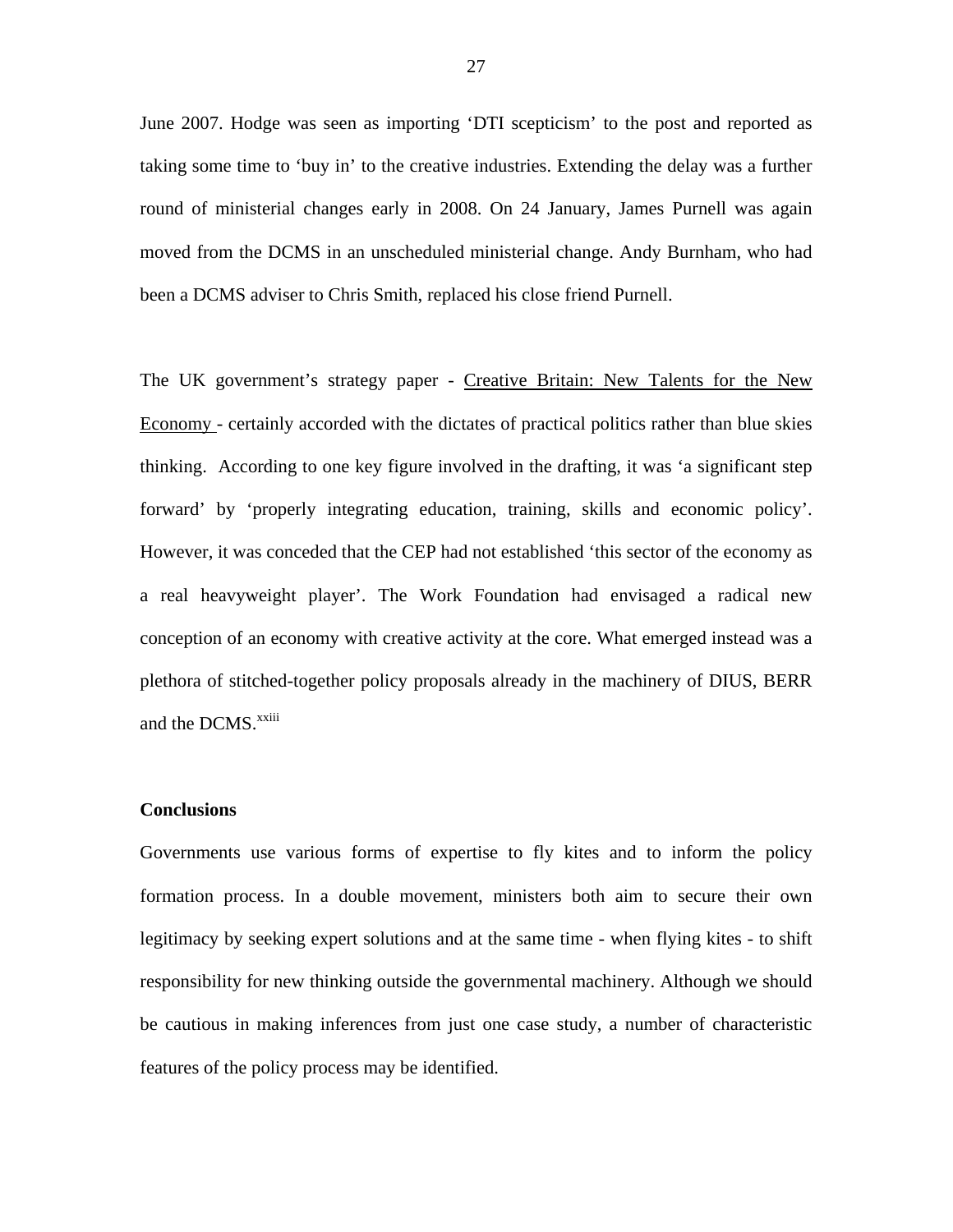First, a small number of actors may act as the effective protagonists of a policy. At any one time, there are preferred suppliers of ideas and evidence. While there have been intellectual antagonists able to raise fundamental questions about whether creative industries policies actually work or whether the intellectual framework itself is meaningful and robust, these criticisms have not had any significant impact on how policy is conceived. At the same time, there has been no shortage of conceptually compliant interests jostling for advantage. Indeed, what is most apparent is the Hallelujah Chorus of self-sustaining approbation. This has come from the 'gurus' who have profitably marketed the concepts, the consultants who have worked to their briefs, and much of the UK's academic community researching or teaching the creative industries.

Second, creative industries policy-making has been characterised by turf wars so what emerges is an outcome of interdepartmental compromise. Contrast Staying Ahead (2007) and Creative Britain (2008) to illustrate this point. Continual intra-governmental competition is hard to discern if we limit ourselves simply to reading the products of policy discourse which typically constitute a lattice-work of conformity to a small number of policy prescriptions underpinned by a belief system.

Third, at given moments in the life of a government, ministerial 'ownership' of policies is important for the focus achieved by particular areas of activity. As we have seen, such assertions of ownership may be for reasons of personal advancement or – more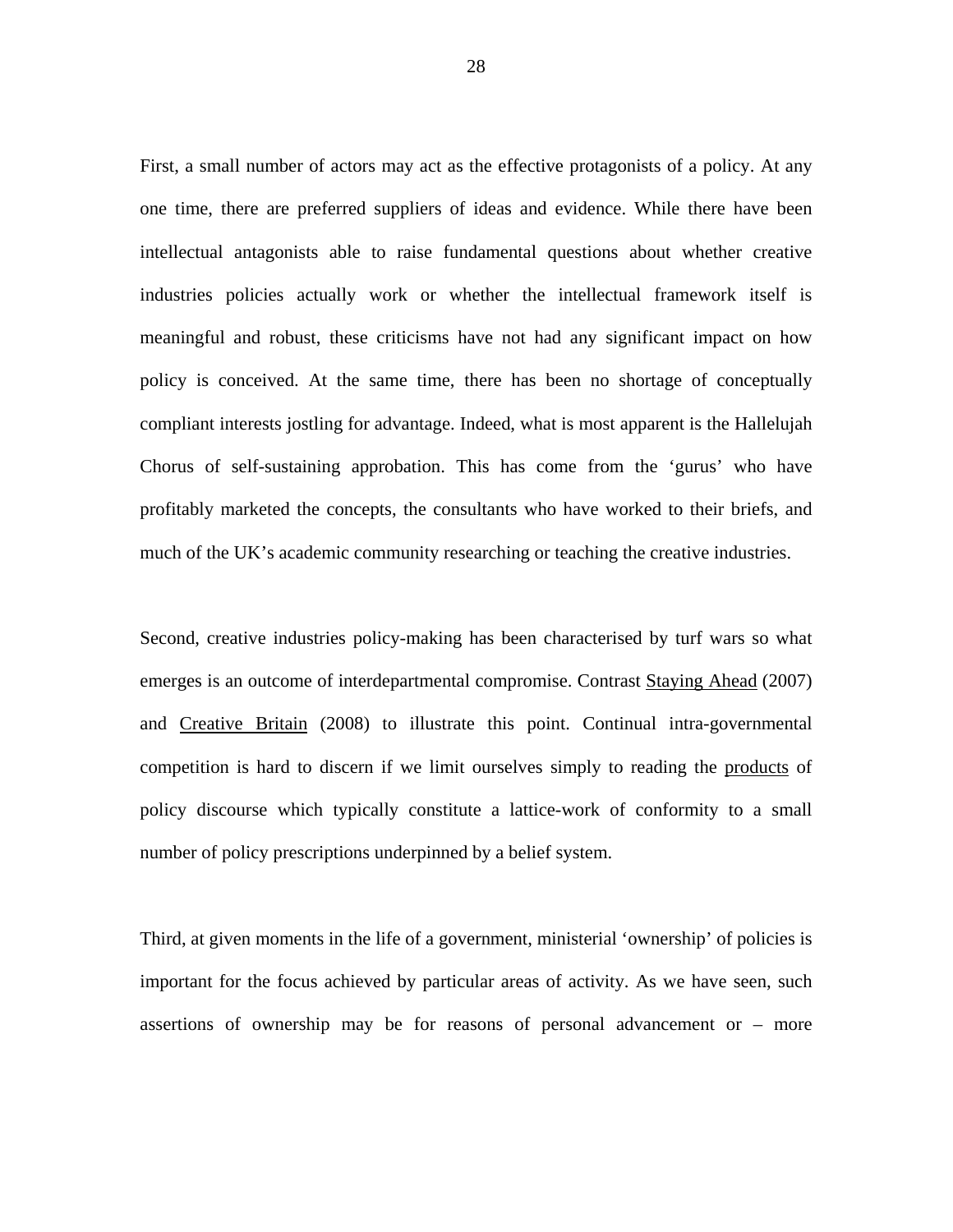honourably - because of a deep familiarity with a given area and a belief that it really matters.

Fourth, while in small departments such as the DCMS, officials may need outsiders to develop the broad lines of policy thinking, civil servants are also protective of their own space and in particular their own need to find workable and practical solutions that enable them to implement policy. The DCMS had to manage the scepticism about its initiatives that abounded in larger and more important ministries such as DIUS, DTI/BERR and the Treasury. Where work has been commissioned that doesn't quite fit the bill – as in the case of the Work Foundation's Staying Ahead – bringing in a trusted 'fixer' to rework the text is one option.

Last, there are intriguing hints in the account given above of how a policy field – and its underlying political generation may 'mature'. Some of those involved in policy advice – who began their careers in think tanks – have now taken their distance from them, and while they do not necessarily deny their origins, they may disparage their previous occupation from a position of insider influence. To put it differently, one form of expertise has made its necessary transition. The equivocal status of think tankery has been refined into practical political knowledge, embodied in ministers who have transcended their origins.

# **Acknowledgements**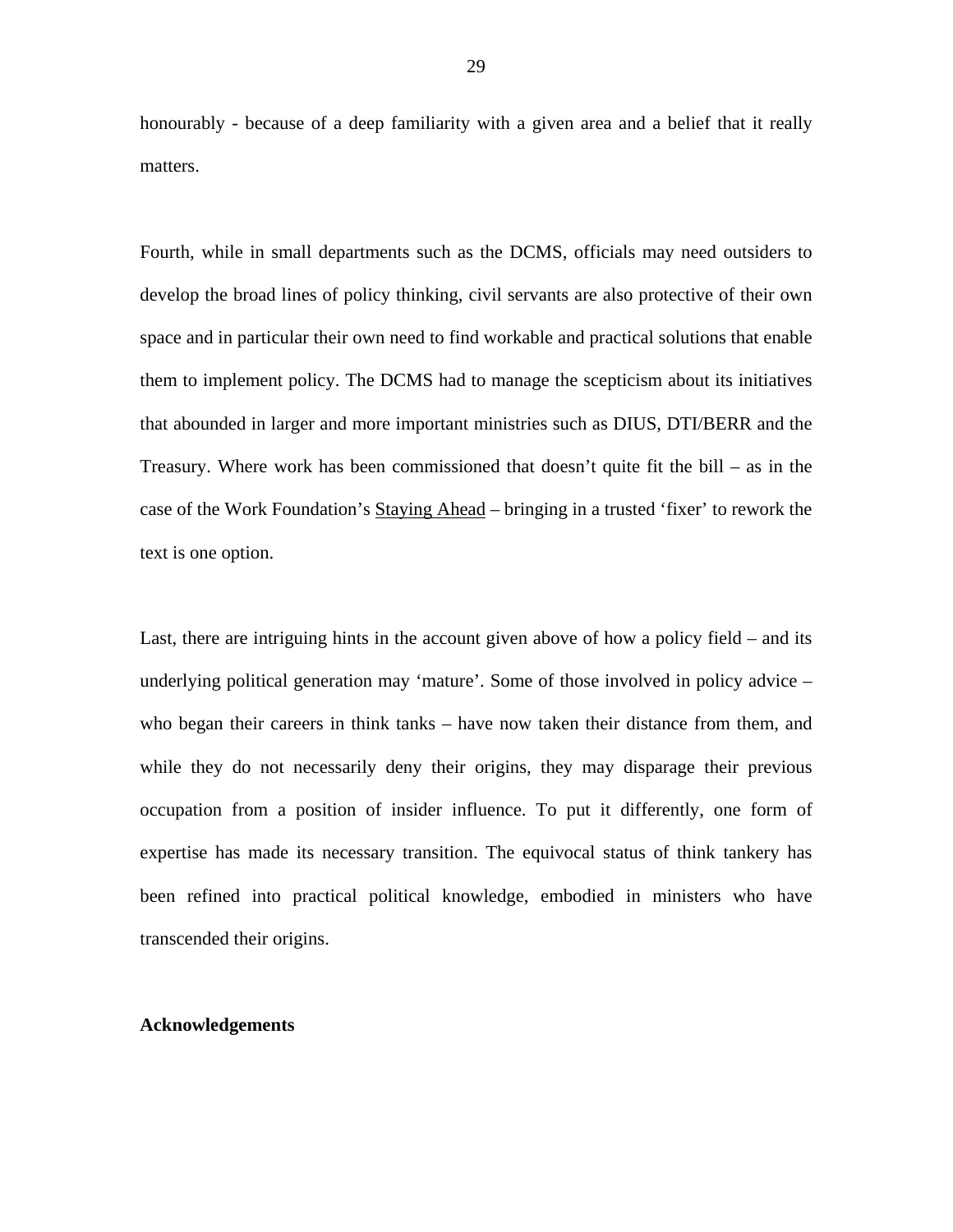This work is based on research undertaken for an AHRC-funded project on 'Creativity: policy and practice: a study of the UK government, the BBC and the UK Film Council' ID No. 112152. Thanks to my co-investigators, Simon Frith and Richard Paterson, and also to Gillian Doyle and the IJPP's reviewer for their critical comments.

# **References**

Bale, Tim. 1996. 'Demos: Populism, Eclecticism and Equidistance in the Post-Modern World.' In Ideas and Think Tanks in Contemporary Britain, eds Michael David Kandiah, and Anthony Seldon. Volume 2. London: Frank Cass.

Bourdieu, Pierre. 1986. Distinction: A Social Critique of the Judgement of Taste. London New York: Routledge & Kegan Paul.

Collini, Stefan. 2006. Absent Minds: Intellectuals in Britain. Oxford: Oxford University Press.

Collins, Richard and Murroni, Cristina. 1996. New Media, New Policies: Media and Communications Strategies for the Future. Cambridge, MA: Blackwell.

Desai, Radhika. 1994. 'Second-hand dealers in ideas: Think-tanks and Thatcherite Hegemony.' New Left Review (203): 27-64.

DCMS. 1998. Creative Industries Mapping Document. London: Department for Culture, Media and Sport.

DCMS. 2008. Creative Britain: New Talents for the New Economy. London: Department for Culture, Media and Sport.

Denham, Andrew and Garnett, Mark. 1998. British Think-tanks and the Climate of Opinion. London: UCL Press.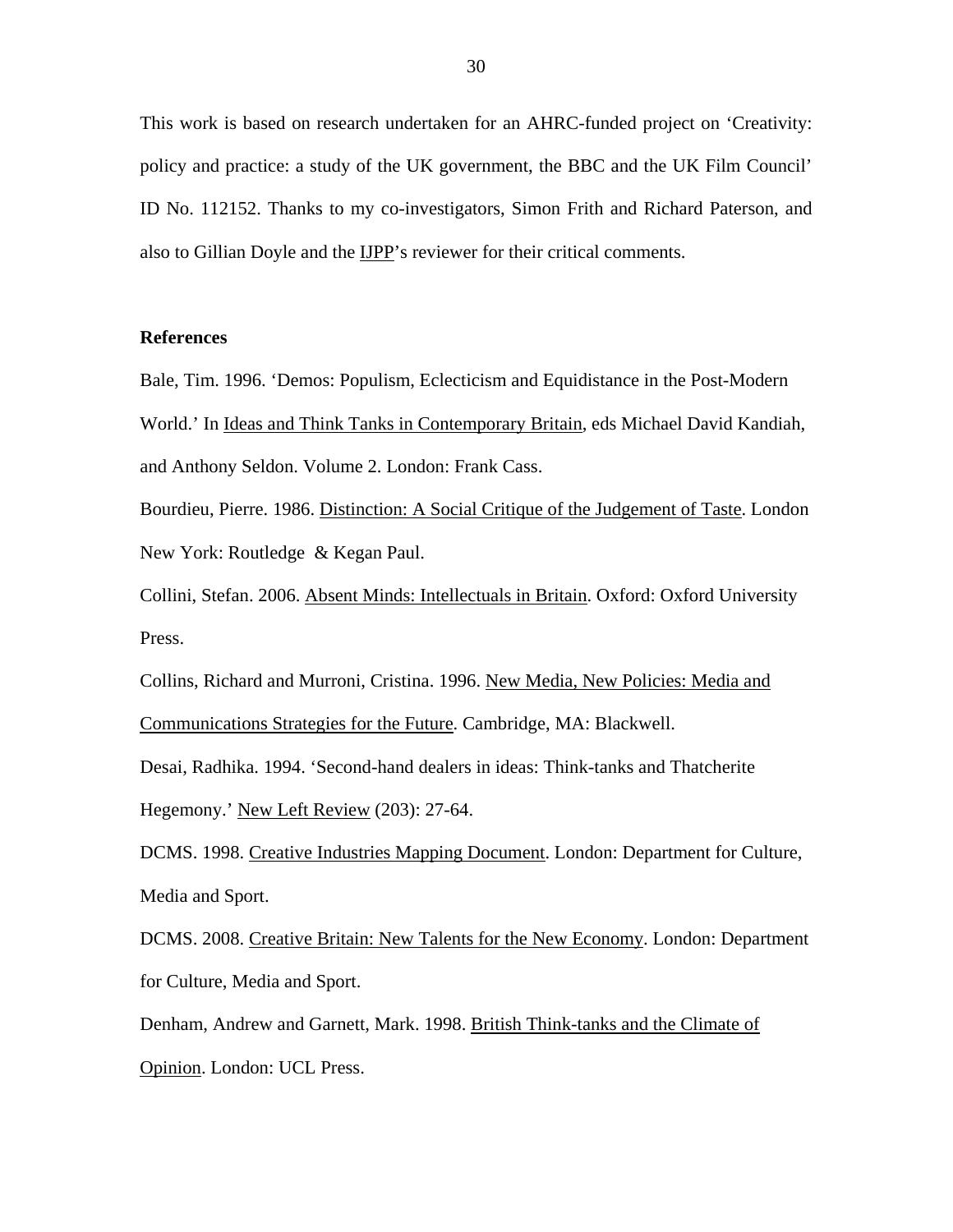Downey, John. 2008. 'Recognition and the renewal of ideology critique.' In The Media and Social Theory, eds David Hesmondhalgh and Jason Toynbee. London and New York: Routledge.

Eyerman, Ron. 1994. Between Culture and Politics: Intellectuals in Modern Society. Cambridge: Polity Press.

Frontier Economics. 2006. Comparative Analysis of the UK's Creative Industries: Report to DCMS. 3 August. London: Frontier Economics.

Graham, Andrew and Davies, Gavyn. 1997. Broadcasting, Society and Policy in the

Multimedia Age. Luton: University of Luton Press.

Hall, Stuart and Jacques, Martin. 1989. Eds New Times. London: Lawrence & Wishart.

Hennessey, Peter. 1990. Whitehall. London: Fontana Press.

Hutton, Will. 1995. The State We're In. London: Jonathan Cape.

Leys, Colin. 2006. 'The cynical state.' Socialist Register 2006.

<http://socialistregister.com/recent/leys>[accessed: 5 August 2008]

Mulgan, Geoff. 1996. 'The market place of ideas.' In Ideas and Think Tanks in

Contemporary Britain, eds Michael David Kandiah, and Anthony Seldon. Volume 2.

London: Frank Cass.

Mulgan, Geoff. 2006. 'Thinking in tanks: the changing ecology of political ideas.' The Political Quarterly 77(2): 147-155.

NESTA. 2006. Creating Growth: How the UK can Develop World Class Creative Industries. London: NESTA.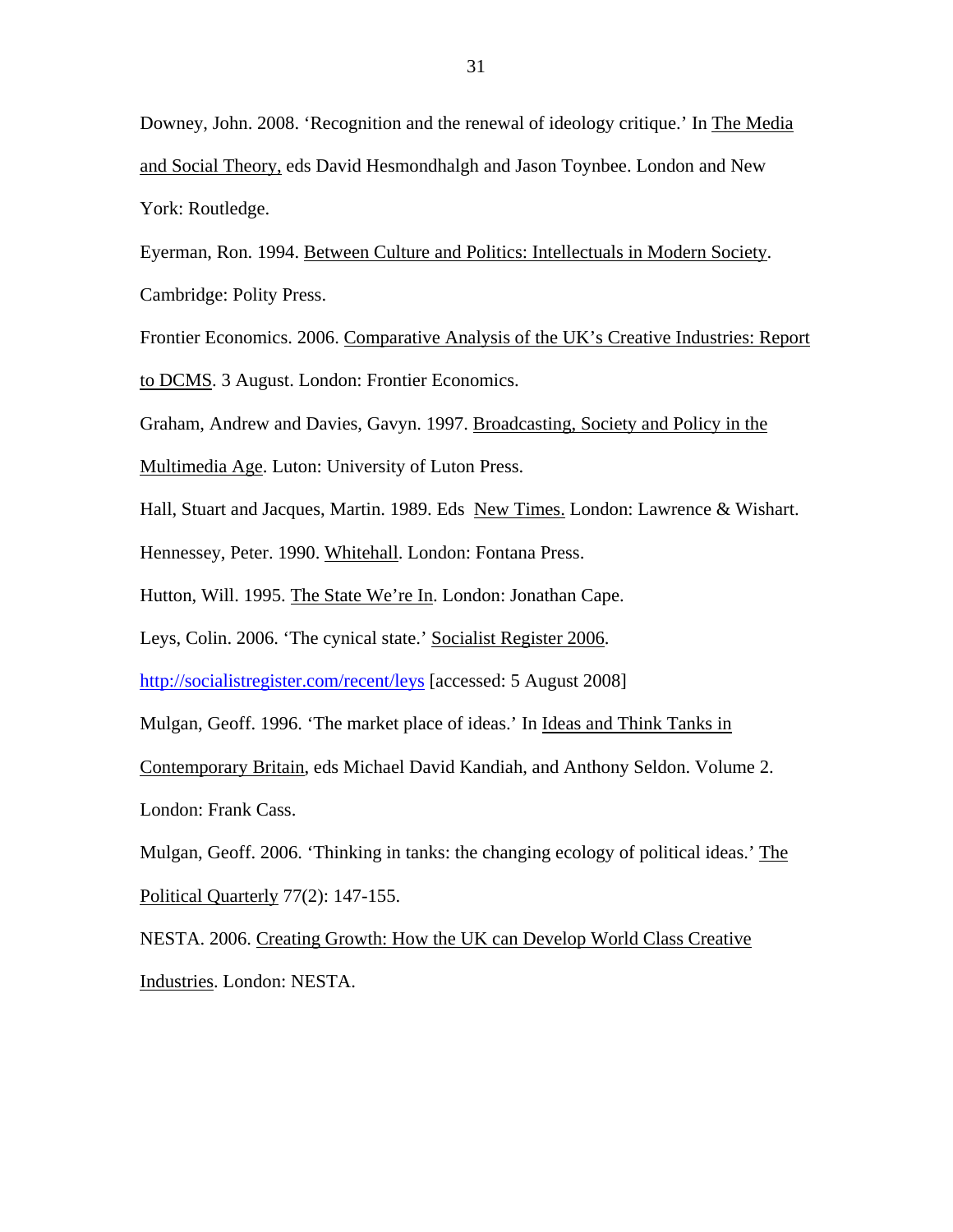Ofcom. 2008. 'Ed Richards: Chief Executive Officer',

[http://www.ofcom.org.uk/about/csg/ofcom\\_board/biogs/e\\_richards](http://www.ofcom.org.uk/about/csg/ofcom_board/biogs/e_richards) [accessed: 28 March 2008].

Roberts, Paul. 2006. Nurturing Creativity in Young People: a Report to Government to Inform Future Policy. London: Department for Culture, Media and Sport. Ruben, Peter. 1996. 'The Institute for Public Policy Research: Policy and Politics.' In Ideas and Think Tanks in Contemporary Britain, eds Michael David Kandiah and Anthony Seldon. Volume 2. London: Frank Cass. Schlesinger, Philip and Tumber, Howard. 1994. Reporting Crime: The Media Politics of Criminal Justice. Oxford: The Clarendon Press. Schlesinger, Philip, Miller, David and Dinan, William. 2001. Open Scotland? Journalists, Spin Doctors and Lobbyists. Edinburgh: Polygon.

Schlesinger, Philip. 2007. 'Creativity: from discourse to doctrine?' Screen 48(3): 377- 387.

Schudson, Michael. 2006. 'The trouble with experts – and why democracies need them.' Theory & Society 35(5-6): 491-506.

Smith, Chris. 1998. Creative Britain. London: Faber and Faber.

Stone, Diane. 1996. Capturing the Political Imagination: Think Tanks and the Policy Process. London and Portland, OR: Frank Cass.

Stone, Diane and Denham, Andrew Eds. 2004. Think Tank Traditions: Policy Research and the Politics of Ideas. Manchester and New York: Manchester University Press. Upton, Juliet. 2004. 'John Maynard Keynes, the Bloomsbury group and the origins of the arts council movement.' International Journal of Cultural Policy 10(2): 203-217.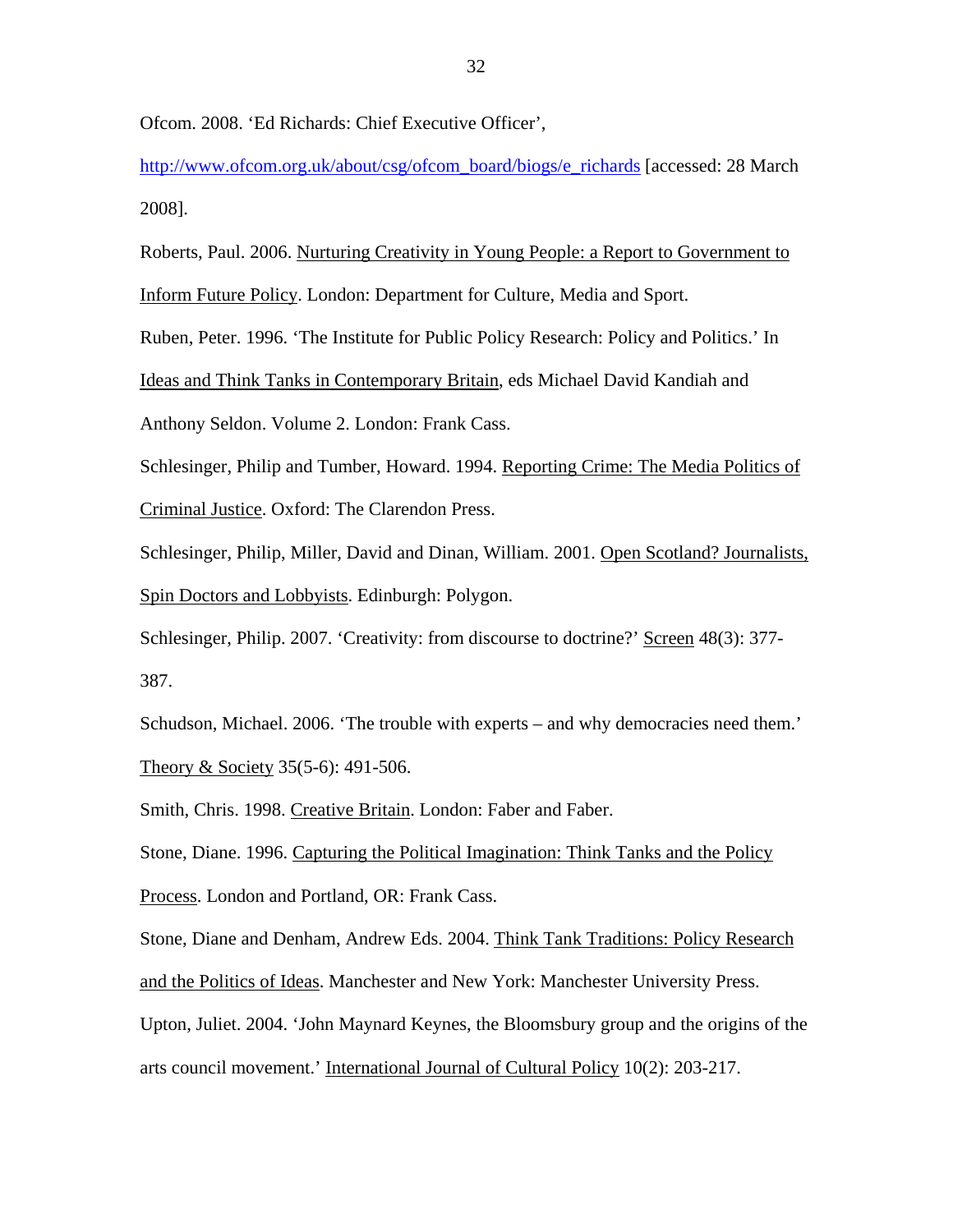Work Foundation, The. 2007. Staying Ahead: the Economic Performance of the UK's Creative Industries. London: The Work Foundation.

1

24 July 2008]

**Endnotes** 

<sup>&</sup>lt;sup>i</sup> Personal communication, 23 May 2008.

<sup>&</sup>lt;sup>ii</sup> Interview, 4 April 2008.

iii Wray, Richard (2008) 'Hewitt takes her telecoms experience to BT',

<http://www.guardian.co.uk/business/2008/mar/btgroupbusiness.telecoms/print> [accessed: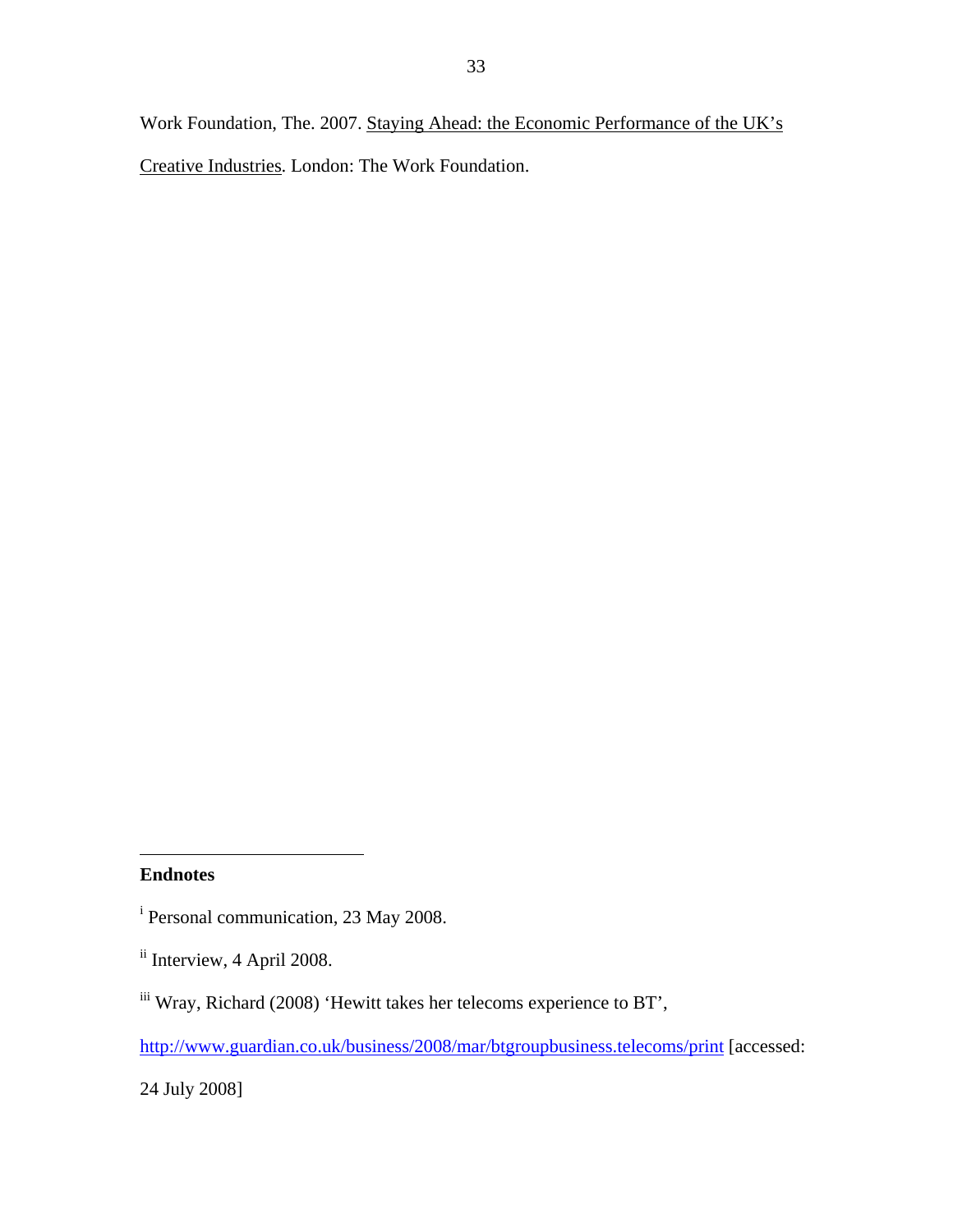iv Rowan, David (2003) 'Matthew Taylor profiled', The Observer, 7 September,

http//:david.rowan.com/2003/09/observer-matthew-taylor-profiled.html [accessed: 27

July 2008]

<sup>v</sup> Thomas, Liz.2007. 'Right man for the job?' **Broadcast** 6 July: 20.

vi Chris Tryhorn and Owen Gibson. 2008. 'The reality of a dream job.' MediaGuardian 28 January: 1-2.

 $vii$  '15 Ed Richards',

<http://www.guardian.co.uk/media/2002/jul/08/mediatop100200240/print> [accessed 28

March 2008]; '8. Ed Richards',

<http://www.guardian.co.uk/media/2007/jul/09/mediatop1002007.mondaymediasection7/> print [accessed: 28 March 2008]; '8. Ed Richards',

<http://www.guardian.co.uk/media/2008/jul/14/mediatop10020087/print> [accessed 14 July 2008].

viii Hinsliff , Gaby. 2008. 'Get Carter! Why Gordon Brown sent for the master fixer.' The

Observer 23 March: 28-29; Wintour, Patrick. 2008. 'New strongman at No 10: Brown

hires a high-flyer to help him get back on course.' The Guardian 8 January: 4.

<sup>ix</sup> Gibson, Owen. 2008. 'A 2+2=5 situation.' MediaGuardian 31 March: 5.

x Interview, 7 April 2008.

xi Interview, 7 April 2008.

xii Interview, 7 April 2008.

<sup>xiii</sup> Interview, 8 April 2008.

xiv Interview, 7 April 2008.

xv Personal communication, 12 June 2007.